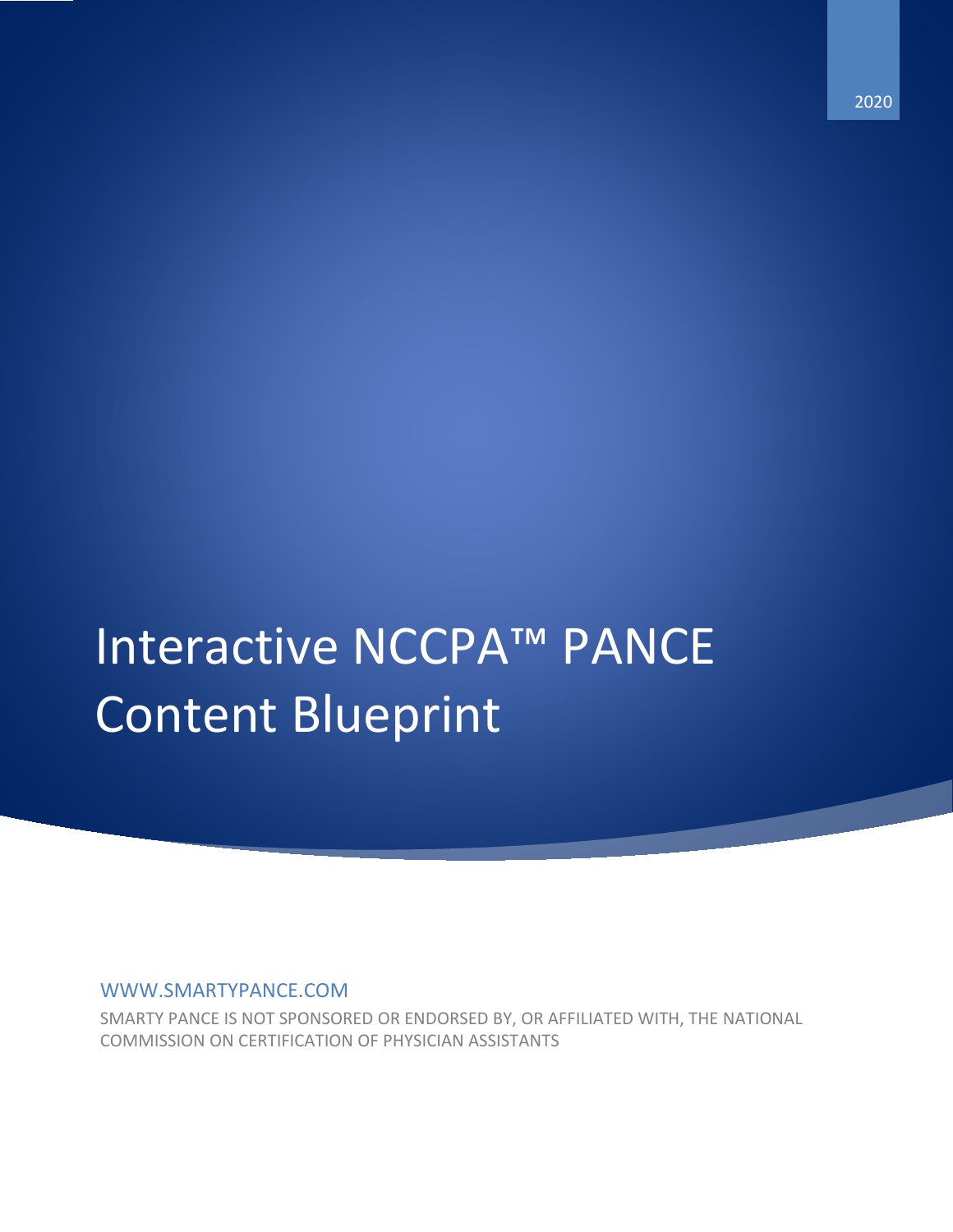# **Content Blueprint for the 2020 Physician Assistant National Certifying Examination (PANCE)**

The PANCE content blueprint provides information on how exam questions are allocated to the different medical content and task categories that have been deemed important for entry-level practice as a certified physician assistant.

These exam specifications are based on the results of the most recent profession-wide practice analysis. The examples provided for each medical content and task category are indicative of the types of information that will be included on the exam. It is not possible to include all topics on a single exam, and it may be possible that some questions on the exam cover content that is not listed in the examples.

# **Medical Content Categories**

|                                               | Percentage* |
|-----------------------------------------------|-------------|
| <b>Cardiovascular System</b>                  | 13%         |
| <b>Dermatologic System</b>                    | 5%          |
| <b>Endocrine System</b>                       | 7%          |
| Eyes, Ears, Nose, and Throat                  | 7%          |
| <b>Gastrointestinal System/Nutrition</b>      | 9%          |
| <b>Genitourinary System (Male and Female)</b> | 5%          |
| <b>Hematologic System</b>                     | 5%          |
| <b>Infectious Diseases</b>                    | 6%          |
| <b>Musculoskeletal System</b>                 | 8%          |
| <b>Neurologic System</b>                      | 7%          |
| <b>Psychiatry/Behavioral Science</b>          | 6%          |
| <b>Pulmonary System</b>                       | 10%         |
| <b>Renal System</b>                           | 5%          |
| <b>Reproductive System (Male and Female)</b>  | 7%          |

## **Task Categories**

|                                                                | Percentage* |
|----------------------------------------------------------------|-------------|
| History Taking and Performing Physical Examination             | 17%         |
| Using Diagnostic and Laboratory Studies                        | 12%         |
| Formulating Most Likely Diagnosis                              | 18%         |
| <b>Managing Patients</b>                                       |             |
| Health Maintenance, Patient Education, and Preventive Measures | 10%         |
| Clinical Intervention                                          | 14%         |
| <b>Pharmaceutical Therapeutics</b>                             | 14%         |
| Applying Basic Scientific Concepts                             | 10%         |
| <b>Professional Practice</b>                                   | 5%          |
|                                                                |             |

\*Medical content comprises 95% of the exam. All medical content questions are also coded to one of the task areas, with the exception of the professional practice task category. Questions related to professional practice issues comprise 5% of the exam. In addition, up to 20% of the exam may be related to general surgical topics. The specific percentage allocations may vary slightly on exams.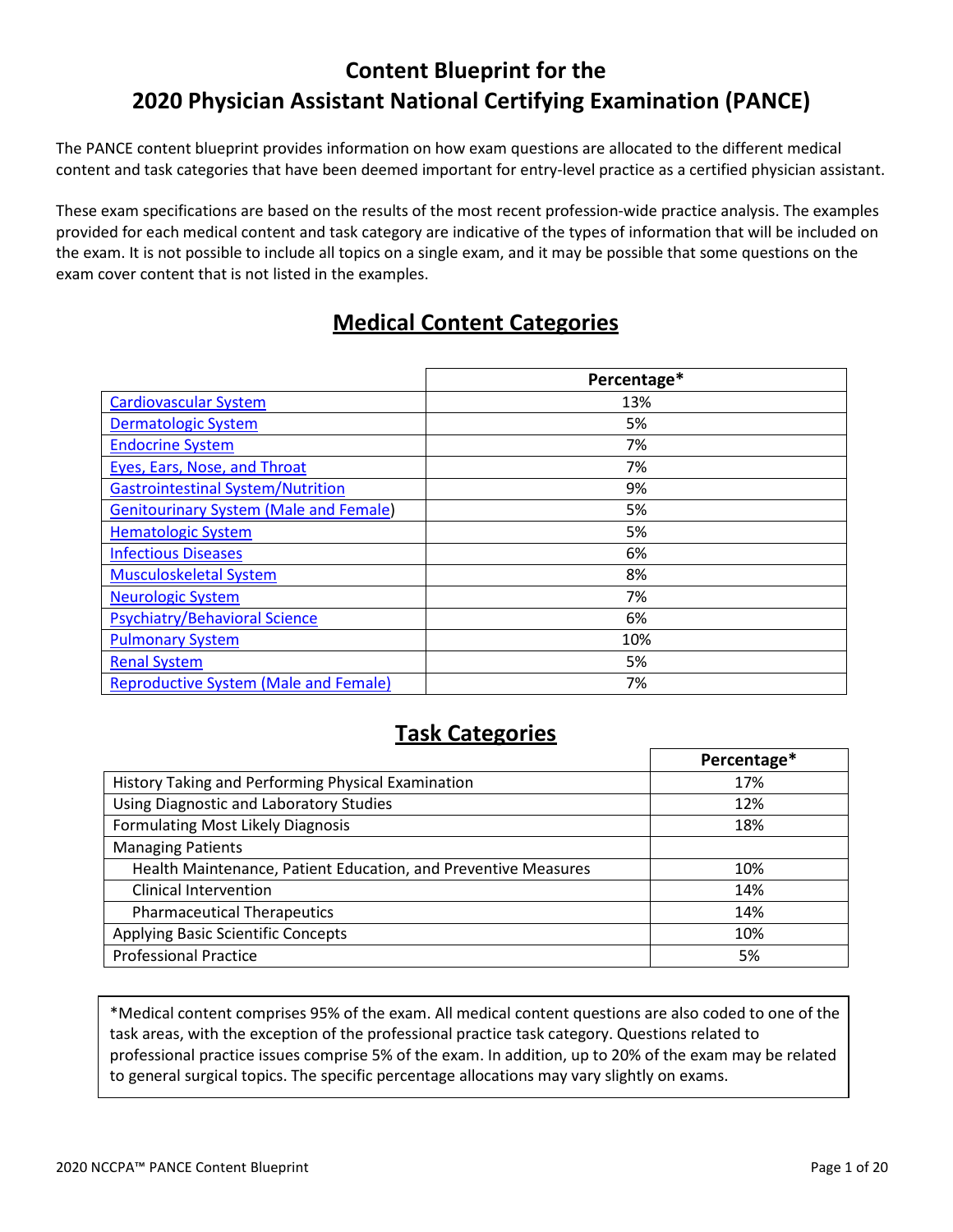# **Medical Content Categories**

## <span id="page-2-0"></span>*Cardiovascular System (13%)*

#### [Cardiomyopathy](https://smartypance.com/lessons/cardiomyopathy/restrictive-cardiomyopathy/)

- [Dilated](https://smartypance.com/lessons/cardiomyopathy/dilated-cardiomyopathy-2/)
- [Hypertrophic](https://smartypance.com/lessons/cardiomyopathy/hypertrophic-cardiomyopathy/)
- [Restrictive](https://smartypance.com/lessons/cardiomyopathy/restrictive-cardiomyopathy/)

#### [Conduction disorders/dysrhythmias](https://smartypance.com/lessons/conduction-disorders/)

- Atrial [fibrillation/flutter](https://smartypance.com/lessons/conduction-disorders/atrial-fibrillationflutter-reeldx262/)
- [Atrioventricular](https://smartypance.com/lessons/conduction-disorders/bundle-branch-block/) block
- [Bundle branch](https://smartypance.com/lessons/conduction-disorders/bundle-branch-block/) block
- [Paroxysmal supraventricular](https://smartypance.com/lessons/conduction-disorders/paroxysmal-supraventricular-tachycardia/) tachycardia
- [Premature](https://smartypance.com/lessons/conduction-disorders/premature-beats/) beats
- [Sick sinus syndrome](https://smartypance.com/lessons/conduction-disorders/sick-sinus-syndrome/)
- [Sinus arrhythmia](https://smartypance.com/lessons/conduction-disorders/sinus-arrhythmia/)
- [Torsades de](https://smartypance.com/lessons/conduction-disorders/torsades-de-pointes/) pointes
- [Ventricular](https://smartypance.com/lessons/conduction-disorders/ventricular-fibrillation/) fibrillation
- Ventricular [tachycardia](https://smartypance.com/lessons/conduction-disorders/ventricular-tachycardia/)

#### [Congenital heart disease](https://smartypance.com/lessons/congenital-heart-disease/)

- [Atrial septal](https://smartypance.com/lessons/congenital-heart-disease/atrial-septal-defect/) defect
- [Coarctation of](https://smartypance.com/lessons/congenital-heart-disease/coarctation-of-the-aorta/) aorta
- [Patent ductus](https://smartypance.com/lessons/congenital-heart-disease/patent-ductus-arteriosus/) arteriosus
- [Tetralogy of](https://smartypance.com/lessons/congenital-heart-disease/tetralogy-of-fallot/) Fallot
- [Ventricular septal](https://smartypance.com/lessons/congenital-heart-disease/ventricular-septal-defect/) defect

#### [Coronary artery disease](https://smartypance.com/lessons/coronary-heart-disease/)

- [Acute myocardial](https://smartypance.com/lessons/coronary-heart-disease/acute-myocardial-infarction/) infarction
	- o [Non–ST-segment](https://smartypance.com/lessons/coronary-heart-disease/acute-myocardial-infarction/non-st-segment-elevation/) elevation
	- o [ST-segment](https://smartypance.com/lessons/coronary-heart-disease/acute-myocardial-infarction/st-segment-elevation-myocardial-infarction/) elevation
- Angina [pectoris](https://smartypance.com/lessons/coronary-heart-disease/angina-pectoris/)
	- o [Prinzmetal](https://smartypance.com/lessons/coronary-heart-disease/angina-pectoris/prinzmetal-variant-angina/) variant
	- o [Stable](https://smartypance.com/lessons/coronary-heart-disease/angina-pectoris/prinzmetal-variant-angina/)
	- o [Unstable](https://smartypance.com/lessons/coronary-heart-disease/angina-pectoris/unstable-angina/)

#### [Heart failure](https://smartypance.com/lessons/heart-failure-reeldx408/)

#### [Hypertension](https://smartypance.com/lessons/hypertension-pearls/)

- Essential [hypertension](https://smartypance.com/lessons/hypertension-pearls/essential-hypertension/)
- [Hypertensive](https://smartypance.com/lessons/hypertension-pearls/hypertensive-emergencies/) emergencies
- Secondary [hypertension](https://smartypance.com/lessons/hypertension-pearls/secondary-hypertension/)

#### [Hypotension](https://smartypance.com/lessons/hypotension-pearls/)

- [Cardiogenic](https://smartypance.com/lessons/hypotension-pearls/cardiogenic-shock/) shock
- Orthostatic [hypotension](https://smartypance.com/lessons/hypotension-pearls/orthostatic-hypotension/)
- Vasovagal [hypotension](https://smartypance.com/lessons/hypotension-pearls/vasovagal-hypotension/)

#### [Lipid disorders](https://smartypance.com/lessons/lipid-disorders/)

- [Hypercholesterolemia](https://smartypance.com/lessons/lipid-disorders/hypercholesterolemia/)
- [Hypertriglyceridemia](https://smartypance.com/lessons/lipid-disorders/hypertriglyceridemia/)

## [Traumatic, infectious, and inflammatory heart](https://smartypance.com/lessons/forms-heart-disease/)

#### [conditions](https://smartypance.com/lessons/forms-heart-disease/)

- [Acute and subacute bacterial](https://smartypance.com/lessons/forms-heart-disease/acute-subacute-bacterial-endocarditis-reeldx405/) endocarditis
- Acute [pericarditis](https://smartypance.com/lessons/forms-heart-disease/acute-pericarditis/)
- Cardiac [tamponade](https://smartypance.com/lessons/forms-heart-disease/cardiac-tamponade/)
- [Pericardial](https://smartypance.com/lessons/forms-heart-disease/pericardial-effusion-reeldx507/) effusion

#### [Valvular disorders](https://smartypance.com/lessons/valvular-disorders/)

- Aortic [\(Stenosis](https://smartypance.com/lessons/valvular-disorders/aortic-stenosis-reeldx789/) / [regurgitation](https://smartypance.com/lessons/valvular-disorders/aortic-regurgitation/))
- Mitral [\(prolapse](https://smartypance.com/lessons/valvular-disorders/mitral-valve-prolapse/) / [stenosis](https://smartypance.com/lessons/valvular-disorders/mitral-stenosis/) / [regurgitation\)](https://smartypance.com/lessons/valvular-disorders/mitral-regurgitation/)
- Pulmonary [\(stenosis](https://smartypance.com/lessons/valvular-disorders/pulmonary-stenosis/) / [regurgitation\)](https://smartypance.com/lessons/valvular-disorders/pulmonary-regurgitation/)
- Tricuspid [\(stenosis](https://smartypance.com/lessons/valvular-disorders/tricuspid-stenosis/) / [regurgitation\)](https://smartypance.com/lessons/valvular-disorders/tricuspid-regurgitation/)

#### [Vascular disease](https://smartypance.com/lessons/vascular-disease/)

- Aortic [aneurysm/dissection](https://smartypance.com/lessons/vascular-disease/aortic-aneurysmdissection/)
- Arterial [embolism/thrombosis](https://smartypance.com/lessons/vascular-disease/arterial-embolismthrombosis/)
- [Arteriovenous](https://smartypance.com/lessons/vascular-disease/arteriovenous-malformation/) malformation
- [Giant cell](https://smartypance.com/lessons/vascular-disease/giant-cell-arteritis/) arteritis
- [Peripheral artery](https://smartypance.com/lessons/vascular-disease/peripheral-artery-disease/) disease
- [Phlebitis/thrombophlebitis](https://smartypance.com/lessons/vascular-disease/phlebitisthrombophlebitis/)
- **[Varicose](https://smartypance.com/lessons/vascular-disease/varicose-veins/) veins**
- Venous [insufficiency](https://smartypance.com/lessons/vascular-disease/venous-insufficiency-reeldx304/)
- Venous [thrombosis](https://smartypance.com/lessons/vascular-disease/venous-thrombosis/)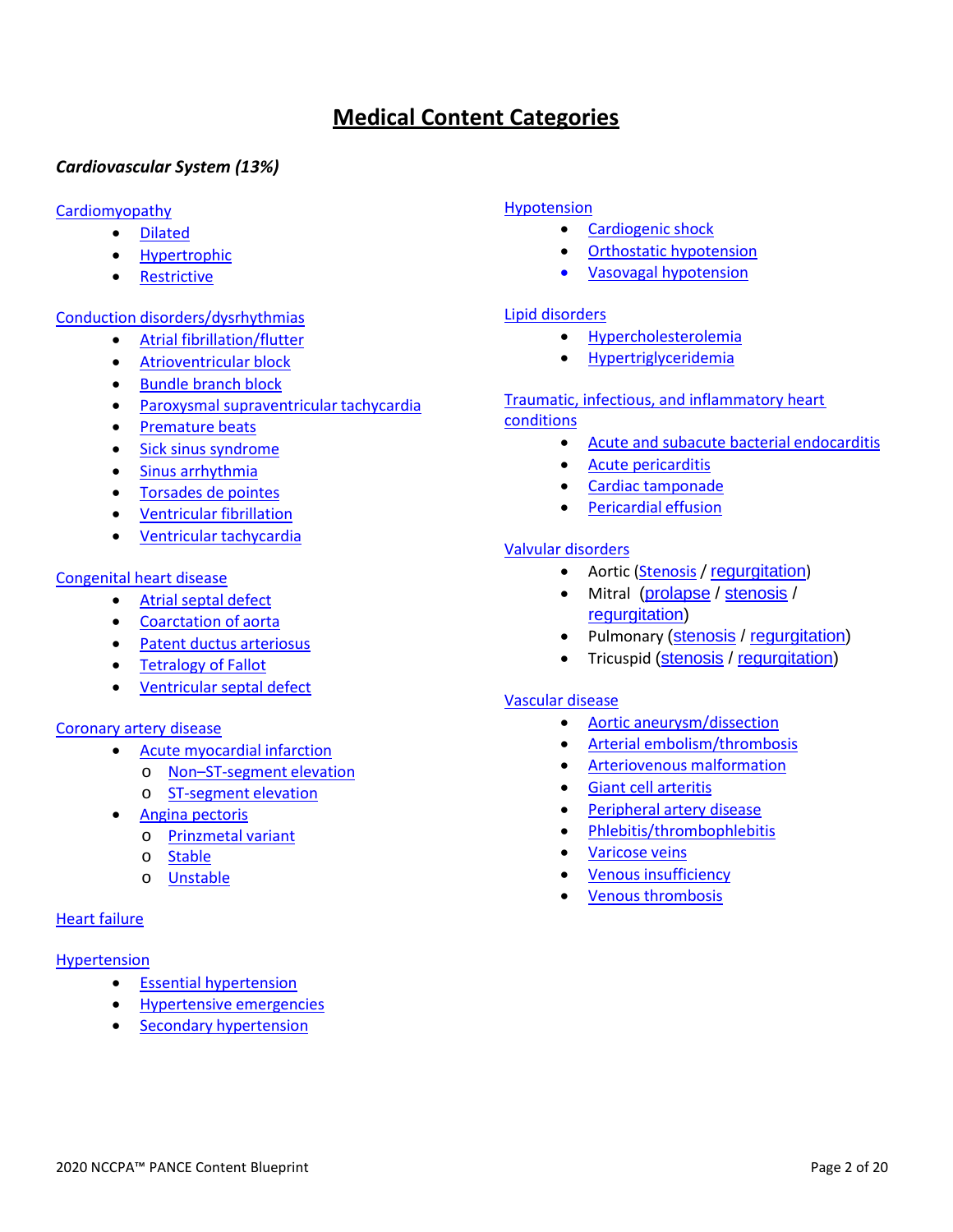## <span id="page-3-0"></span>*Dermatologic System (5%)*

#### [Acneiform eruptions](https://smartypance.com/lessons/acneiform-lesions/)

- [Acne vulgaris](https://smartypance.com/lessons/acneiform-lesions/acne-vulgaris-reeldx117/)
- [Folliculitis](https://smartypance.com/lessons/acneiform-lesions/folliculitis/)
- [Rosacea](https://smartypance.com/lessons/acneiform-lesions/rosacea/)

#### **[Desquamation](https://smartypance.com/lessons/desquamation/)**

- Erythema [multiforme](https://smartypance.com/lessons/desquamation/erythema-multiforme-reeldx316/)
- [Stevens-Johnson](https://smartypance.com/lessons/desquamation/stevens-johnson-syndrome/) syndrome
- [Toxic epidermal](https://smartypance.com/lessons/desquamation/toxic-epidermal-necrolysis/) necrolysis

#### [Diseases/disorders of the hair and](https://smartypance.com/lessons/hair-and-nails/) nails

- [Alopecia](https://smartypance.com/lessons/hair-and-nails/alopecia-reeldx577/)
- [Onychomycosis](https://smartypance.com/lessons/hair-and-nails/onychomycosis/)
- [Paronychia](https://smartypance.com/lessons/hair-and-nails/paronychia/)

#### [Envenomations and arthropod bite reactions](https://smartypance.com/lessons/spider-bites-reeldx415/)

#### **[Exanthems](https://smartypance.com/lessons/exanthems/)**

- [Erythema infectiosum \(fifth](https://smartypance.com/lessons/exanthems/erythema-infectiosum-reeldx278/) disease)
- [Hand-foot-and-mouth](https://smartypance.com/lessons/exanthems/hand-foot-and-mouth-disease-reeldx145/) disease
- [Measles](https://smartypance.com/lessons/exanthems/measles/)

#### [Infectious diseases](https://smartypance.com/lessons/dermatology-infectious-diseases/)

- **[Bacterial](https://smartypance.com/lessons/bacterial-infections/)** 
	- o [Cellulitis](https://smartypance.com/lessons/bacterial-infections/cellulitis-reeldx356/)
	- o [Erysipelas](https://smartypance.com/lessons/bacterial-infections/erysipelas/)
	- o [Impetigo](https://smartypance.com/lessons/bacterial-infections/impetigo-reeldx032/)
- [Fungal](https://smartypance.com/lessons/fungal-infections/)
	- o [Candidiasis](https://smartypance.com/lessons/fungal-infections/candidiasis-reeldx012/)
	- o [Dermatophyte infections](https://smartypance.com/lessons/fungal-infections/dermatophyte-infections-reeldx167/)
- **[Parasitic](https://smartypance.com/lessons/dermatology-infectious-diseases/insectsparasites/)**
- o [Lice](https://smartypance.com/lessons/dermatology-infectious-diseases/insectsparasites/lice-reeldx153/)
- o [Scabies](https://smartypance.com/lessons/dermatology-infectious-diseases/insectsparasites/scabies-reeldx290/)
- [Viral](https://smartypance.com/lessons/viral-diseases/)
	- o Condyloma [acuminatum](https://smartypance.com/lessons/viral-diseases/condyloma-acuminatum/)
	- o Herpes [simplex](https://smartypance.com/lessons/viral-diseases/herpes-simplex/)
	- o Molluscum [contagiosum](https://smartypance.com/lessons/viral-diseases/molluscum-contagiosum-reeldx119/)
	- o [Varicella-zoster virus](https://smartypance.com/lessons/viral-diseases/varicella-zoster-virus-infections-reeldx490/) infections
	- o [Verrucae](https://smartypance.com/lessons/verrucous-lesions/)

#### [Keratotic disorders](https://smartypance.com/lessons/keratotic-disorders/)

- Actinic [keratosis](https://smartypance.com/lessons/keratotic-disorders/actinic-keratosis/)
- [Seborrheic](https://smartypance.com/lessons/keratotic-disorders/seborrheic-keratosis/) keratosis

#### [Neoplasms](https://smartypance.com/lessons/neoplasms/)

- [Benign](https://smartypance.com/lessons/neoplasms/)
- [Malignant](https://smartypance.com/lessons/neoplasms/)
- **[Premalignant](https://smartypance.com/lessons/neoplasms/)**

#### [Papulosquamous disorders](https://smartypance.com/lessons/papulosquamous-diseases/)

- Contact [dermatitis](https://smartypance.com/lessons/eczematous-eruptions/dermatitis/)
- **Drug [eruptions](https://smartypance.com/lessons/papulosquamous-diseases/drug-eruptions-reeldx436/)**
- [Eczema](https://smartypance.com/lessons/eczematous-eruptions/dermatitis/)
- Lichen [planus](https://smartypance.com/lessons/papulosquamous-diseases/lichen-planus/)
- [Pityriasis](https://smartypance.com/lessons/papulosquamous-diseases/pityriasis-rosea-reeldx313/) rosea
- [Psoriasis](https://smartypance.com/lessons/papulosquamous-diseases/psoriasis/)

#### [Pigment disorders](https://smartypance.com/lessons/pigment-disorders/)

- [Melasma](https://smartypance.com/lessons/pigment-disorders/melasma/)
- [Vitiligo](https://smartypance.com/lessons/pigment-disorders/vitiligo-reeldx096/)

#### [Skin integrity](https://smartypance.com/lessons/skin-integrity/)

- [Burns](https://smartypance.com/lessons/skin-integrity/burns-reeldx578/)
- [Lacerations](https://smartypance.com/lessons/skin-integrity/lacerations/)
- [Pressure ulcers](https://smartypance.com/lessons/skin-integrity/pressure-ulcers/)
- Stasis [dermatitis](https://smartypance.com/lessons/skin-integrity/dermatology-stasis-dermatitis/)

#### [Vascular abnormalities](https://smartypance.com/lessons/vascular-abnormalities/)

- Cherry [angioma](https://smartypance.com/lessons/vascular-abnormalities/cherry-angioma/)
- [Telangiectasia](https://smartypance.com/lessons/vascular-abnormalities/telangiectasia/)

#### [Vesiculobullous disease](https://smartypance.com/lessons/vesicular-bullae/)

- [Pemphigoid](https://smartypance.com/lessons/vesicular-bullae/bullous-emphigoid/)
- [Pemphigus](https://smartypance.com/lessons/vesicular-bullae/pemphigus-vulgaris/)

#### [Other dermatologic disorders](https://smartypance.com/lessons/other-dermatological-conditions/)

- [Acanthosis](https://smartypance.com/lessons/other-dermatological-conditions/acanthosis-nigricans-reeldx257/) nigricans
- [Hidradenitis](https://smartypance.com/lessons/other-dermatological-conditions/hidradenitis-suppurativa/) suppurativa
- [Lipomas/epidermal inclusion](https://smartypance.com/lessons/other-dermatological-conditions/lipomasepithelial-inclusion-cysts/) cysts
- [Photosensitivity reactions](https://smartypance.com/lessons/other-dermatological-conditions/photosensitivity-reactions/)
- [Pilonidal](https://smartypance.com/lessons/other-dermatological-conditions/pilonidal-disease/) disease
- [Urticaria](https://smartypance.com/lessons/other-dermatological-conditions/urticaria-reeldx057/)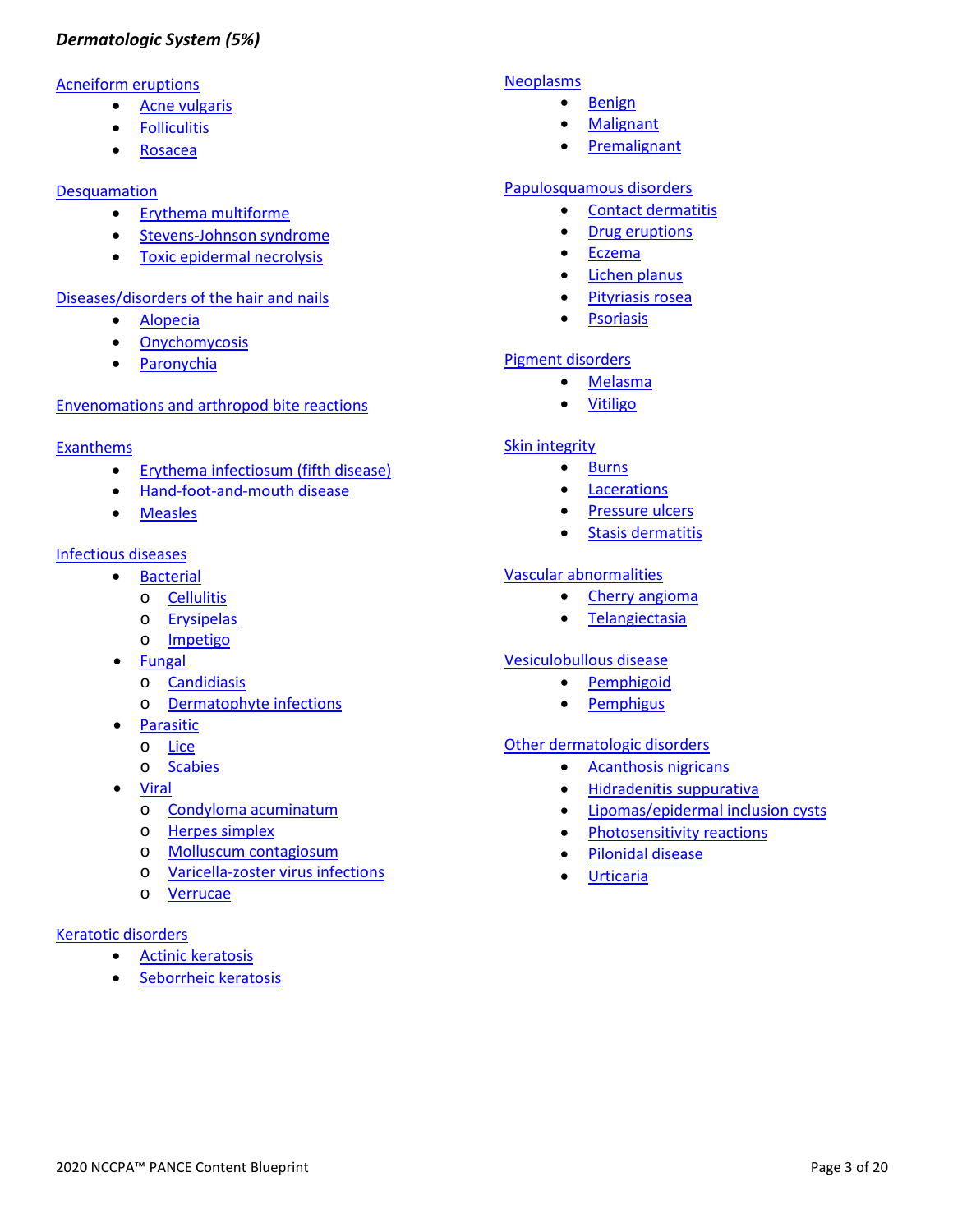## <span id="page-4-0"></span>*Endocrine System (7%)*

#### [Adrenal disorders](https://smartypance.com/lessons/diseases-adrenal-glands/)

- [Primary adrenal](https://smartypance.com/lessons/diseases-adrenal-glands/corticoadrenal-insufficiency/) insufficiency
- Cushing [syndrome](https://smartypance.com/lessons/diseases-adrenal-glands/cushings-syndrome/)

#### [Diabetes mellitus](https://smartypance.com/lessons/diabetes-mellitus/)

- [Type](https://smartypance.com/lessons/diabetes-mellitus/diabetes-mellitus-type-1/) 1
- [Type 2](https://smartypance.com/lessons/diabetes-mellitus/diabetes-mellitus-type-2/)

#### [Hypogonadism](https://smartypance.com/lessons/hypogonadism-2/)

#### [Neoplasms](https://smartypance.com/lessons/endocrine-neoplasms/)

- [Multiple endocrine](https://smartypance.com/lessons/endocrine-neoplasms/multiple-endocrine-neoplasia/) neoplasia
- [Neoplastic](https://smartypance.com/lessons/endocrine-neoplasms/neoplastic-syndrome/) syndrome
- [Primary endocrine](https://smartypance.com/lessons/endocrine-neoplasms/primary-endocrine-malignancy-pearls/) malignancy
- [Syndrome of inappropriate antidiuretic](https://smartypance.com/lessons/endocrine-neoplasms/syndrome-of-inappropriate-antidiuretic-hormone-secretion/)  [hormone secretion](https://smartypance.com/lessons/endocrine-neoplasms/syndrome-of-inappropriate-antidiuretic-hormone-secretion/) (SIADH)

#### [Parathyroid disorders](https://smartypance.com/lessons/parathyroid-disorders-pearls/)

- [Hyperparathyroidism](https://smartypance.com/lessons/parathyroid-disorders-pearls/hyperparathyroidism/)
- [Hypoparathyroidism](https://smartypance.com/lessons/parathyroid-disorders-pearls/hypoparathyroidism/)

#### [Pituitary disorders](https://smartypance.com/lessons/diseases-pituitary-gland/)

- [Acromegaly/gigantism](https://smartypance.com/lessons/diseases-pituitary-gland/acromegalygigantism/)
- [Diabetes insipidus](https://smartypance.com/lessons/diseases-pituitary-gland/diabetes-insipidus-reeldx476/)
- [Dwarfism](https://smartypance.com/lessons/diseases-pituitary-gland/dwarfism/)
- Pituitary [adenoma](https://smartypance.com/lessons/diseases-pituitary-gland/pituitary-adenoma/)

#### [Thyroid disorders](https://smartypance.com/lessons/diseases-thyroid-gland/thyroiditis/)

- [Hyperthyroidism](https://smartypance.com/lessons/diseases-thyroid-gland/hyperthyroidism-reeldx042/)
- [Hypothyroidism](https://smartypance.com/lessons/diseases-thyroid-gland/hypothyroidism/)
- [Thyroiditis](https://smartypance.com/lessons/diseases-thyroid-gland/thyroiditis/)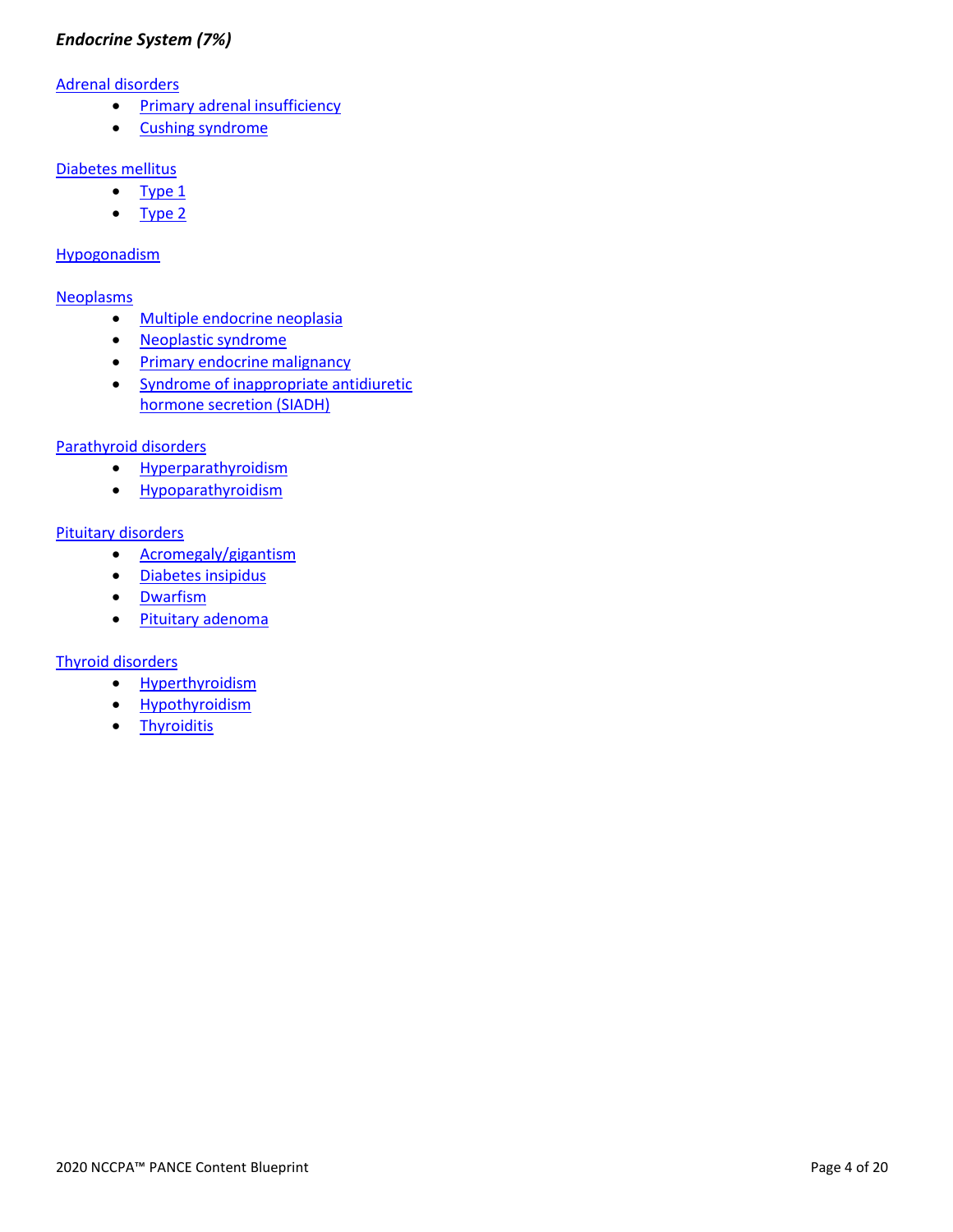#### <span id="page-5-0"></span>[Eye disorders](https://smartypance.com/lessons/eye-disorders/corneal-disorders-pearls/)

- [Conjunctival](https://smartypance.com/lessons/eye-disorders/conjunctival-disorders/) disorders o [Conjunctivitis](https://smartypance.com/lessons/eye-disorders/conjunctival-disorders/conjunctivitis-reeldx100/)
	- Corneal [disorders](https://smartypance.com/lessons/eye-disorders/corneal-disorders-pearls/)
	- o [Cataract](https://smartypance.com/lessons/eye-disorders/corneal-disorders-pearls/cataract/)
	- o [Corneal](https://smartypance.com/lessons/eye-disorders/corneal-disorders-pearls/corneal-ulcer/) ulcer
	- o [Infectious](https://smartypance.com/lessons/eye-disorders/corneal-disorders-pearls/keratitis/)
	- o [Keratitis](https://smartypance.com/lessons/eye-disorders/corneal-disorders-pearls/keratitis/)
	- o [Pterygium](https://smartypance.com/lessons/eye-disorders/corneal-disorders-pearls/pterygium-reeldx359/)
- Lacrimal [disorders](https://smartypance.com/lessons/eye-disorders/lacrimal-disorders-pearls/)
	- o [Dacryocystitis](https://smartypance.com/lessons/eye-disorders/lacrimal-disorders-pearls/dacryoadenitis/)
- Lid [disorders](https://smartypance.com/lessons/eye-disorders/lid-disorders-pearls/)
	- o [Blepharitis](https://smartypance.com/lessons/eye-disorders/lid-disorders-pearls/blepharitis/)
	- o [Chalazion](https://smartypance.com/lessons/eye-disorders/lid-disorders-pearls/chalazion/)
	- o [Ectropion](https://smartypance.com/lessons/eye-disorders/lid-disorders-pearls/ectropion/)
	- o [Entropion](https://smartypance.com/lessons/eye-disorders/lid-disorders-pearls/entropion/)
	- o [Hordeolum](https://smartypance.com/lessons/eye-disorders/lid-disorders-pearls/hordeolum-reeldx071/)
- [Neuro-ophthalmologic](https://smartypance.com/lessons/eye-disorders/neuro-ophthalmologic-disorders/) disorders
	- o [Nystagmus](https://smartypance.com/lessons/eye-disorders/neuro-ophthalmologic-disorders/nystagmus-reeldx654/)
	- o Optic [neuritis](https://smartypance.com/lessons/eye-disorders/neuro-ophthalmologic-disorders/optic-neuritis-reeldx653/)
	- o [Papilledema](https://smartypance.com/lessons/eye-disorders/neuro-ophthalmologic-disorders/papilledema-reeldx755/)
- Orbital [disorders](https://smartypance.com/lessons/eye-disorders/orbital-disorders-pearls/)
	- o Orbital [cellulitis](https://smartypance.com/lessons/eye-disorders/orbital-disorders-pearls/orbital-cellulitis-reeldx275/)
- [Retinal disorders](https://smartypance.com/lessons/eye-disorders/retinal-disorders-pearls/)
	- o Macular [degeneration](https://smartypance.com/lessons/eye-disorders/retinal-disorders-pearls/macular-degeneration/)
	- o [Retinal detachment](https://smartypance.com/lessons/eye-disorders/retinal-disorders-pearls/retinal-detachment/)
	- o [Retinopathy](https://smartypance.com/lessons/eye-disorders/retinal-disorders-pearls/retinopathy/)
- [Traumatic](https://smartypance.com/lessons/eye-disorders/traumatic-disorders/) disorders
	- o [Blowout](https://smartypance.com/lessons/eye-disorders/traumatic-disorders/blowout-fracture-reeldx268/) fracture
	- o Corneal [abrasion](https://smartypance.com/lessons/eye-disorders/traumatic-disorders/corneal-abrasion-reeldx251/)
	- o [Globe rupture](https://smartypance.com/lessons/eye-disorders/traumatic-disorders/globe-rupture/)
- o [Hyphema](https://smartypance.com/lessons/eye-disorders/hyphema-reeldx/)
- Vascular [disorders](https://smartypance.com/lessons/eye-disorders/vascular-disorders-pearls/)
- o [Retinal vascular](https://smartypance.com/lessons/eye-disorders/vascular-disorders-pearls/retinal-vascular-occlusion/) occlusion
- Vision [abnormalities](https://smartypance.com/lessons/eye-disorders/vision-abnormalities/)
	- o [Amaurosis](https://smartypance.com/lessons/eye-disorders/vision-abnormalities/amaurosis-fugax/) fugax
	- o [Amblyopia](https://smartypance.com/lessons/eye-disorders/vision-abnormalities/amblyopia-lazy-eye/)
	- o [Glaucoma](https://smartypance.com/lessons/eye-disorders/vision-abnormalities/glaucoma/)
	- o [Scleritis](https://smartypance.com/lessons/eye-disorders/vision-abnormalities/scleritis/)
	- o [Strabismus](https://smartypance.com/lessons/eye-disorders/vision-abnormalities/strabismus-reeldx280/)

## [Ear disorders](https://smartypance.com/lessons/ear-disorders/)

- **[External](https://smartypance.com/lessons/ear-disorders/external-ear-pearls/) ear** 
	- o Cerumen [impaction](https://smartypance.com/lessons/ear-disorders/external-ear-pearls/cerumen-impaction/)
	- o Otitis [externa](https://smartypance.com/lessons/ear-disorders/external-ear-pearls/otitis-externa/)
	- o [Trauma](https://smartypance.com/lessons/ear-disorders/external-ear-pearls/external-ear-trauma/)
- [Inner](https://smartypance.com/lessons/ear-disorders/inner-ear-pearls/) ear
	- o Acoustic [neuroma](https://smartypance.com/lessons/ear-disorders/inner-ear-pearls/acoustic-neuroma/)
	- o [Barotrauma](https://smartypance.com/lessons/ear-disorders/inner-ear-pearls/barotrauma/)
	- o [Dysfunction of eustachian](https://smartypance.com/lessons/ear-disorders/inner-ear-pearls/dysfunction-eustachian-tube-reeldx272/) tube
	- o [Labyrinthitis](https://smartypance.com/lessons/ear-disorders/inner-ear-pearls/labyrinthitis/)
	- o [Vertigo](https://smartypance.com/lessons/ear-disorders/inner-ear-pearls/vertigo-reeldx294/)
	- [Middle ear](https://smartypance.com/lessons/ear-disorders/middle-ear-pearls/)
		- o [Cholesteatoma](https://smartypance.com/lessons/ear-disorders/middle-ear-pearls/cholesteatoma/)
		- o Otitis [media](https://smartypance.com/lessons/ear-disorders/middle-ear-pearls/acutechronic-otitis-media-reeldx182/)
		- o [Tympanic membrane](https://smartypance.com/lessons/ear-disorders/middle-ear-pearls/tympanic-membrane-perforation-reeldx306/) perforation
	- Hearing [impairment](https://smartypance.com/lessons/ear-disorders/hearing-impairment/)
- [Other abnormalities of the](https://smartypance.com/lessons/ear-disorders/other-abnormalities-of-the-ear-pearls/) ear
	- o [Mastoiditis](https://smartypance.com/lessons/ear-disorders/other-abnormalities-of-the-ear-pearls/mastoiditis-reeldx279/)
	- o [Meniere disease](https://smartypance.com/lessons/ear-disorders/other-abnormalities-of-the-ear-pearls/meniere-disease/)
	- o [Tinnitus](https://smartypance.com/lessons/ear-disorders/other-abnormalities-of-the-ear-pearls/tinnitus/)

## [Foreign bodies](https://smartypance.com/lessons/ear-disorders/foreign-body-ear-reeldx360/)

#### [Neoplasms](https://smartypance.com/lessons/eent-benign-malignant-neoplasms/)

- [Benign](https://smartypance.com/lessons/eent-benign-malignant-neoplasms/)
- [Malignant](https://smartypance.com/lessons/eent-benign-malignant-neoplasms/)

#### [Nose/sinus disorders](https://smartypance.com/lessons/nose-sinus-disorders/)

- [Epistaxis](https://smartypance.com/lessons/nose-sinus-disorders/epistaxis/)
- [Nasal polyps](https://smartypance.com/lessons/nose-sinus-disorders/nasal-polyps/)
- [Rhinitis](https://smartypance.com/lessons/nose-sinus-disorders/allergic-rhinitis/)
- **[Sinusitis](https://smartypance.com/lessons/nose-sinus-disorders/acute-chronic-sinusitis/)**
- [Trauma](https://smartypance.com/lessons/nose-sinus-disorders/foreign-body-nose/)

#### [Oropharyngeal disorders](https://smartypance.com/lessons/mouth-throat-disorders/)

- [Diseases of the](https://smartypance.com/lessons/mouth-throat-disorders/diseases-teeth-gums-reeldx036/) teeth/gums
	- [Infectious/inflammatory](https://smartypance.com/lessons/mouth-throat-disorders/infectious-inflammatory-disorders/) disorders
		- o [Aphthous](https://smartypance.com/lessons/mouth-throat-disorders/infectious-inflammatory-disorders/aphthous-ulcers-reeldx609/) ulcers
		- o [Candidiasis](https://smartypance.com/lessons/mouth-throat-disorders/infectious-inflammatory-disorders/oral-candidiasis-reeldx232/)
		- o [Deep neck](https://smartypance.com/lessons/mouth-throat-disorders/infectious-inflammatory-disorders/deep-neck-infection/) infection
		- o [Epiglottitis](https://smartypance.com/lessons/mouth-throat-disorders/infectious-inflammatory-disorders/epiglottitis/)
		- o Herpes [simplex](https://smartypance.com/lessons/mouth-throat-disorders/infectious-inflammatory-disorders/oral-herpes-simplex-reeldx046/)
		- o [Laryngitis](https://smartypance.com/lessons/mouth-throat-disorders/infectious-inflammatory-disorders/laryngitis/)
		- o [Peritonsillar](https://smartypance.com/lessons/mouth-throat-disorders/infectious-inflammatory-disorders/peritonsillar-abcess-reeldx668/) abscess
		- o [Pharyngitis](https://smartypance.com/lessons/mouth-throat-disorders/infectious-inflammatory-disorders/acute-pharyngitis-reeldx560/)
	- Salivary [disorders](https://smartypance.com/lessons/salivary-disorders-pearls/)
		- o [Sialadenitis](https://smartypance.com/lessons/mouth-throat-disorders/salivary-disorders-pearls/sialadenitis/)
		- o [Parotitis](https://smartypance.com/lessons/mouth-throat-disorders/salivary-disorders-pearls/parotitis-reeldx570/)
	- [Trauma](https://smartypance.com/lessons/mouth-throat-disorders/oropharyngeal-trauma/)
- [Other oropharyngeal](https://smartypance.com/lessons/mouth-throat-disorders/other-oropharyngeal-disorders/) disorders
	- o [Leukoplakia](https://smartypance.com/lessons/mouth-throat-disorders/other-oropharyngeal-disorders/oral-leukoplakia/)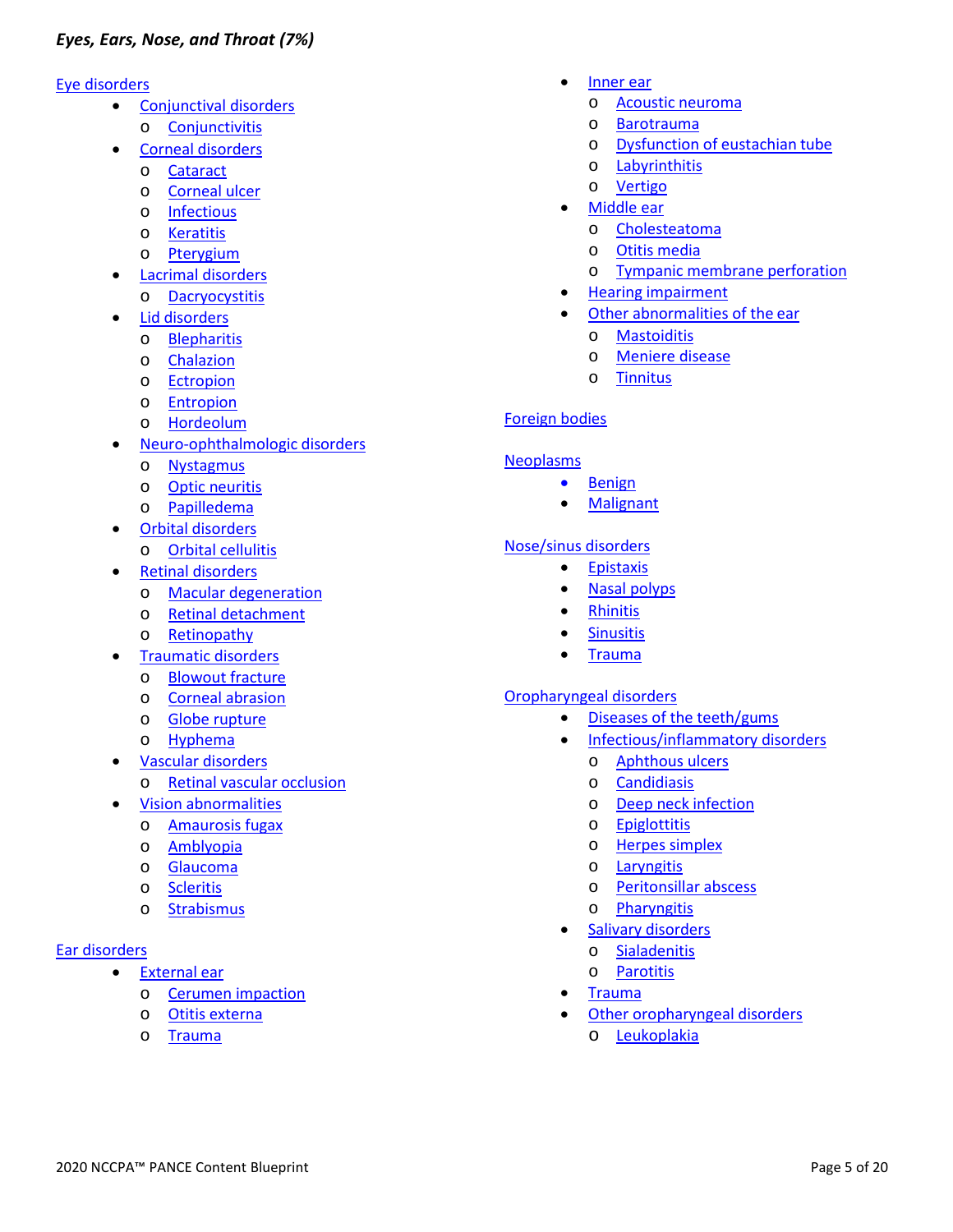## <span id="page-6-0"></span>*Gastrointestinal System/Nutrition (9%)*

## **[Biliary disorders](https://smartypance.com/lessons/diseases-of-the-gallbladder/)**

- [Acute/chronic](https://smartypance.com/lessons/diseases-of-the-gallbladder/acute-chronic-cholecystitis/) cholecystitis
- [Cholangitis](https://smartypance.com/lessons/diseases-of-the-gallbladder/cholangitis/)
- [Cholelithiasis](https://smartypance.com/lessons/diseases-of-the-gallbladder/cholelithiasis-reeldx497/)

## [Colorectal disorders](https://smartypance.com/lessons/colorectal-disorders-pearls/)

- [Abscess/fistula](https://smartypance.com/lessons/colorectal-disorders-pearls/rectal-abscess-fistula/)
- Anal [fissure](https://smartypance.com/lessons/colorectal-disorders-pearls/anal-fissure-reeldx322/)
- [Constipation](https://smartypance.com/lessons/diseases-small-intestine-colon/constipation-reeldx216/)
- [Diverticulitis](https://smartypance.com/lessons/colorectal-disorders-pearls/diverticular-disease/)
- Fecal [impaction](https://smartypance.com/lessons/colorectal-disorders-pearls/fecal-impaction/)
- [Hemorrhoids](https://smartypance.com/lessons/colorectal-disorders-pearls/hemorrhoids/)
- [Inflammatory bowel](https://smartypance.com/lessons/colorectal-disorders-pearls/inflammatory-bowel-disease/) disease
- [Irritable bowel](https://smartypance.com/lessons/colorectal-disorders-pearls/irritable-bowel-syndrome/) syndrome
- [Ischemic bowel](https://smartypance.com/lessons/colorectal-disorders-pearls/ischemic-bowel-disease/) disease
- [Obstruction](https://smartypance.com/lessons/colorectal-disorders-pearls/large-bowel-obstruction/)
- [Polyps](https://smartypance.com/lessons/colorectal-disorders-pearls/polyp/)
- Toxic [megacolon](https://smartypance.com/lessons/diseases-small-intestine-colon/toxic-megacolon/)

## [Esophageal disorders](https://smartypance.com/lessons/diseases-of-the-esophagus/)

- [Esophagitis](https://smartypance.com/lessons/diseases-of-the-esophagus/esophagitis-reeldx513/)
- [Gastroesophageal reflux](https://smartypance.com/lessons/diseases-of-the-esophagus/gastroesophageal-reflux-disease/) disease
- [Mallory-Weiss](https://smartypance.com/lessons/diseases-of-the-esophagus/mallory-weiss-tear/) tear
- Motility [disorders](https://smartypance.com/lessons/diseases-of-the-esophagus/motility-disorders/)
- [Strictures](https://smartypance.com/lessons/diseases-of-the-esophagus/esophageal-strictures/)
- [Varices](https://smartypance.com/lessons/diseases-of-the-esophagus/esophageal-varices-reeldx530/)

[Food allergies and food sensitivities](https://smartypance.com/lessons/food-allergies-and-food-sensitivities-pearls/)

- Gluten [intolerance](https://smartypance.com/lessons/diseases-small-intestine-colon/celiac-disease/)
- Lactose [intolerance](https://smartypance.com/lessons/diseases-small-intestine-colon/lactose-intolerance/)
- Nut [allergies](https://smartypance.com/lessons/food-allergies-and-food-sensitivities-pearls/nut-allergies/)

## [Gastric disorders](https://smartypance.com/lessons/disorders-of-the-stomach/)

- [Gastritis](https://smartypance.com/lessons/disorders-of-the-stomach/gastritis/)
- [Peptic ulcer](https://smartypance.com/lessons/disorders-of-the-stomach/peptic-ulcer-disease/) disease
- Pyloric [stenosis](https://smartypance.com/lessons/disorders-of-the-stomach/pyloric-stenosis-reeldx527/)

## [Hepatic disorders](https://smartypance.com/lessons/liver-disorders/)

- [Acute/chronic](https://smartypance.com/lessons/liver-disorders/acute-chronic-hepatitis/) hepatitis
- [Cirrhosis](https://smartypance.com/lessons/liver-disorders/cirrhosis-reeldx516/)

#### **[Hernias](https://smartypance.com/lessons/hernias-reeldx084/)**

## [Infectious diarrhea](https://smartypance.com/lessons/infectious-noninfectious-diarrhea-reeldx532/)

Ingestion of toxic [substances or foreign bodies](https://smartypance.com/lessons/ingestion-of-toxic-substances-or-foreign-bodies/)

#### [Metabolic disorders](https://smartypance.com/lessons/metabolic-disorders-pearls/)

- G6PD [deficiency](https://smartypance.com/lessons/anemias/hemolytic-anemia/g6pd-deficiency/)
- Paget [disease](https://smartypance.com/lessons/metabolic-disorders-pearls/paget-disease/)
- [Phenylketonuria](https://smartypance.com/lessons/metabolic-disorders/)
- [Rickets](https://smartypance.com/lessons/metabolic-disorders-pearls/rickets/)

## **[Neoplasms](https://smartypance.com/lessons/gastrointestinal-system-neoplasms-pearls/)**

- [Benign](https://smartypance.com/lessons/gastrointestinal-system-neoplasms-pearls/)
- [Malignant](https://smartypance.com/lessons/gastrointestinal-system-neoplasms-pearls/)

#### [Nutritional and vitamin disorders](https://smartypance.com/lessons/nutritional-and-vitamin-disorders/)

- [Hypervitaminosis/hypovitaminosis](https://smartypance.com/lessons/nutritional-and-vitamin-disorders/vitamin-nutrional-deficiencies-reeldx146/)
- [Obesity](https://smartypance.com/lessons/nutritional-and-vitamin-disorders/obesity/)

## [Pancreatic disorders](https://smartypance.com/lessons/disorders-of-the-pancreas/)

• [Acute/chronic](https://smartypance.com/lessons/disorders-of-the-pancreas/acute-chronic-pancreatitis/) pancreatitis

#### [Small intestine disorders](https://smartypance.com/lessons/diseases-small-intestine-colon/lactose-intolerance/)

- [Appendicitis](https://smartypance.com/lessons/diseases-small-intestine-colon/appendicitis-reeldx581/)
- Celiac [disease](https://smartypance.com/lessons/diseases-small-intestine-colon/celiac-disease/)
- [Intussusception](https://smartypance.com/lessons/diseases-small-intestine-colon/intussusception-reeldx508/)
- [Obstruction](https://smartypance.com/lessons/diseases-small-intestine-colon/obstruction/)
- [Polyps](https://smartypance.com/lessons/diseases-small-intestine-colon/polyp/)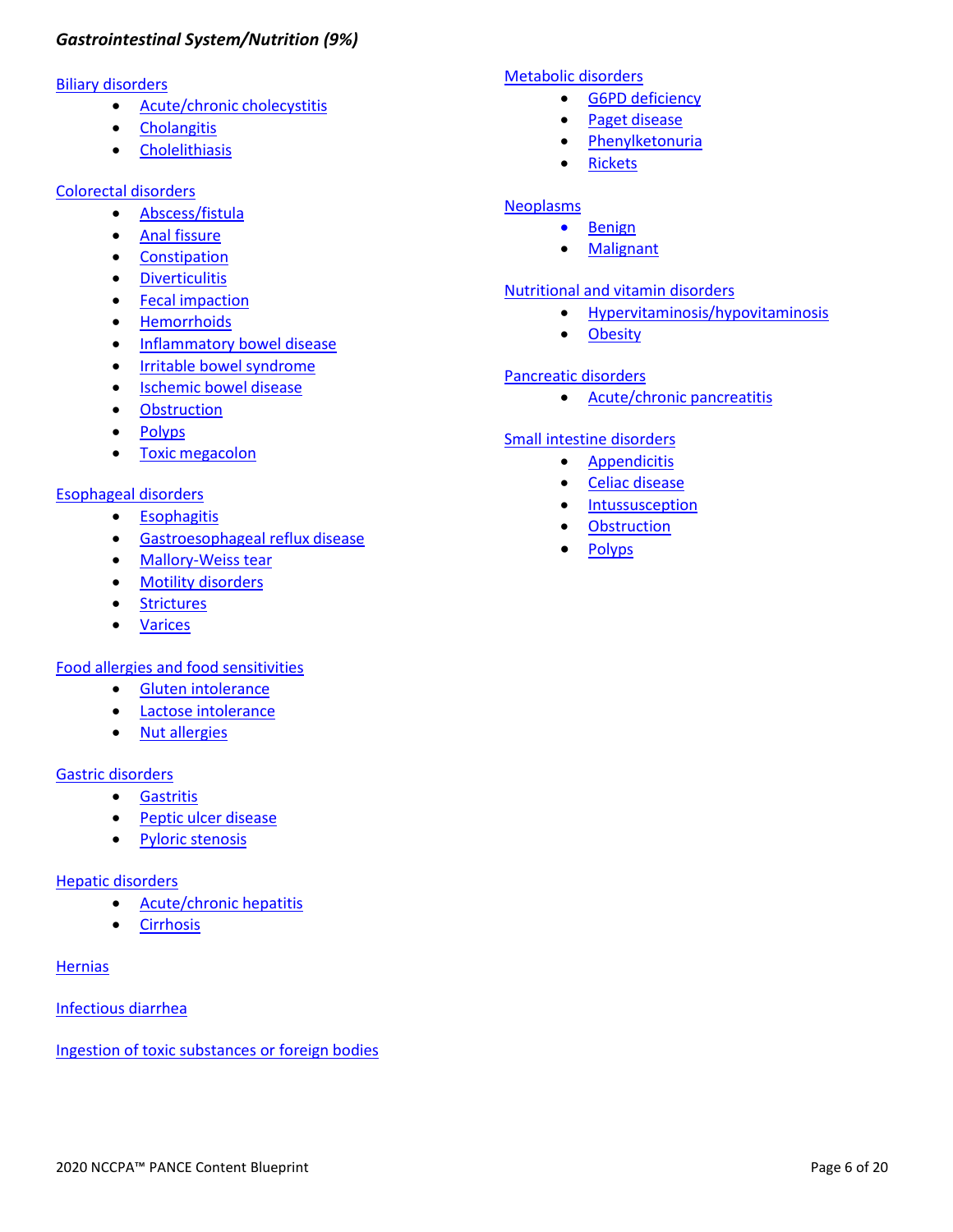## *Genitourinary System (Male and Female) (5%)*

#### [Bladder disorders](https://smartypance.com/lessons/bladder-disorders-pearls/)

- [Incontinence](https://smartypance.com/lessons/bladder-disorders-pearls/incontinence/)
- [Overactive bladder](https://smartypance.com/lessons/bladder-disorders-pearls/incontinence/)
- [Prolapse](https://smartypance.com/lessons/bladder-disorders-pearls/bladder-prolapse/)

[Congenital and acquired abnormalities](https://smartypance.com/lessons/congenital-and-acquired-abnormalities/)

- [Cryptorchidism](https://smartypance.com/lessons/gu-tract-conditions/cryptorchidism-reeldx016/)
- [Peyronie](https://smartypance.com/lessons/congenital-and-acquired-abnormalities/peyronie-disease/) disease
- [Trauma](https://smartypance.com/lessons/congenital-and-acquired-abnormalities/genitourinary-trauma/)
- [Vesicoureteral reflux](https://smartypance.com/lessons/congenital-and-acquired-abnormalities/vesicoureteral-reflux/)

#### Human [sexuality](https://smartypance.com/lessons/genitourinary-system-human-sexuality/)

[Infectious disorders](https://smartypance.com/lessons/infectious-inflammatory-conditions/)

- [Cystitis](https://smartypance.com/lessons/infectious-inflammatory-conditions/cystitis/)
- [Epididymitis](https://smartypance.com/lessons/infectious-inflammatory-conditions/epididymitis/)
- [Orchitis](https://smartypance.com/lessons/infectious-inflammatory-conditions/orchitis/)
- [Prostatitis](https://smartypance.com/lessons/infectious-inflammatory-conditions/prostatitis/)
- [Pyelonephritis](https://smartypance.com/lessons/infectious-inflammatory-conditions/pyelonephritis/)
- [Urethritis](https://smartypance.com/lessons/infectious-inflammatory-conditions/urethritis/)

#### **[Neoplasms](https://smartypance.com/lessons/neoplastic-diseases-genitourinary-system/)**

- [Bladder cancer](https://smartypance.com/lessons/neoplastic-diseases-genitourinary-system/bladder-cancer/)
- Penile [cancer](https://smartypance.com/lessons/neoplastic-diseases-genitourinary-system/penile-cancer/)
- [Prostate cancer](https://smartypance.com/lessons/neoplastic-diseases-genitourinary-system/prostate-cancer/)
- [Testicular](https://smartypance.com/lessons/neoplastic-diseases-genitourinary-system/testicular-cancer/) cancer

## [Nephrolithiasis/urolithiasis](https://smartypance.com/lessons/gu-tract-conditions/nephrolithiasisurolithiasis-reeldx511/)

#### [Penile disorders](https://smartypance.com/lessons/penile-disorders-pearls/)

- [Erectile dysfunction](https://smartypance.com/lessons/gu-tract-conditions/erectile-dysfunction/)
- [Hypospadias/epispadias](https://smartypance.com/lessons/penile-disorders-pearls/hypospadias-epispadias-reeldx202/)
- [Paraphimosis/phimosis](https://smartypance.com/lessons/penile-disorders-pearls/paraphimosisphimosis/)

#### [Prostate disorders](https://smartypance.com/lessons/prostate-disorders/)

• [Benign prostatic](https://smartypance.com/lessons/prostate-disorders/benign-prostatic-hyperplasia/) hyperplasia

#### [Testicular disorders](https://smartypance.com/lessons/testicular-disorders-pearls/)

- [Hydrocele/varicocele](https://smartypance.com/lessons/testicular-disorders-pearls/hydrocelevaricocele-reeldx563/)
- [Testicular](https://smartypance.com/lessons/testicular-disorders-pearls/testicular-torsion/) torsion

#### [Urethral disorders](https://smartypance.com/lessons/urethral-disorders/)

- [Prolapse](https://smartypance.com/lessons/urethral-disorders/urethral-prolapse/)
- [Stricture](https://smartypance.com/lessons/urethral-disorders/urethral-stricture/)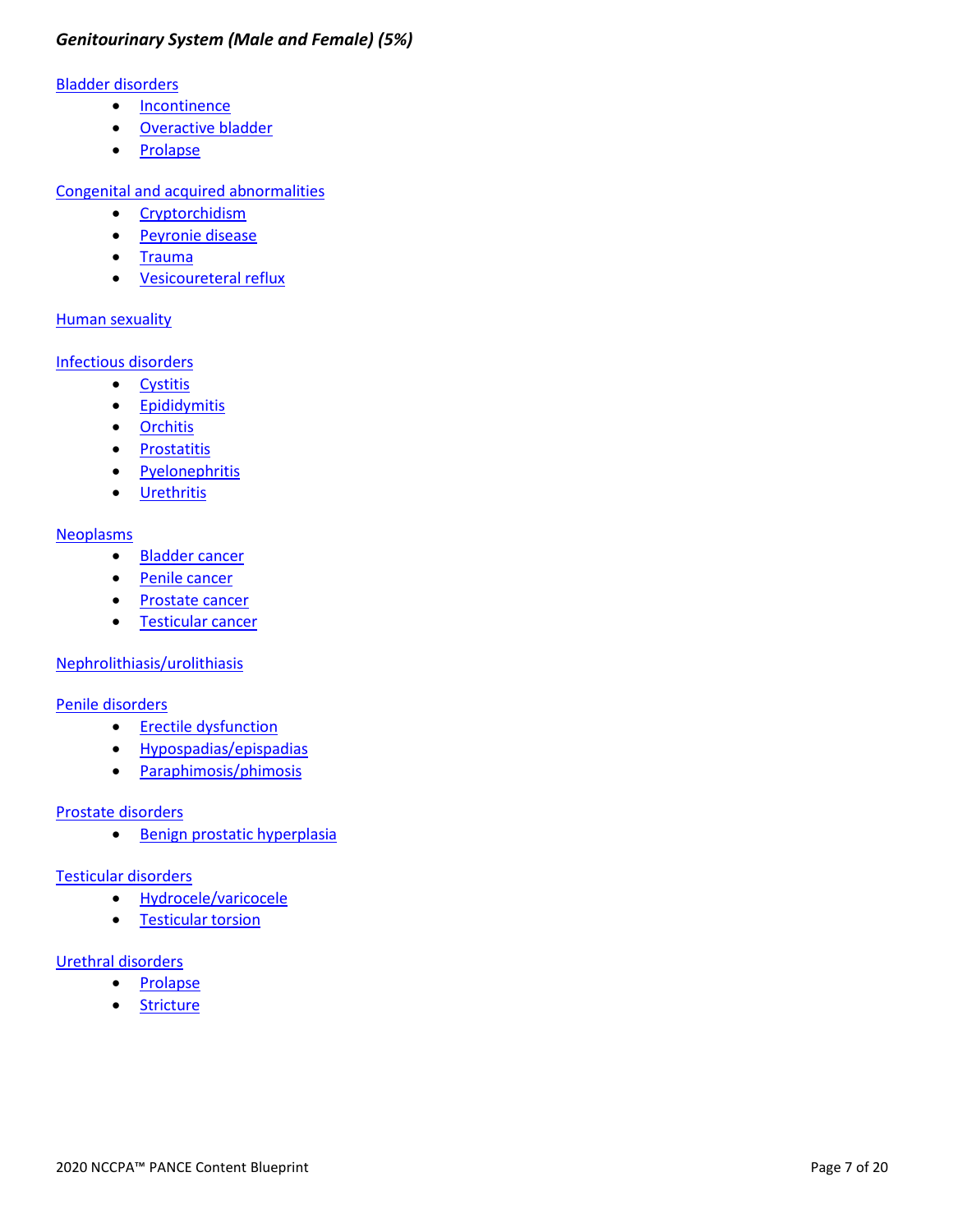## <span id="page-8-0"></span>*Hematologic System (5%)*

#### [Autoimmune disorders](https://smartypance.com/lessons/autoimmune-hematologic-disorders/)

#### [Coagulation disorders](https://smartypance.com/lessons/coagulation-disorders/)

- [Clotting factor](https://smartypance.com/lessons/coagulation-disorders/clotting-factor-disorders/) disorders
- [Thrombocytopenias](https://smartypance.com/lessons/coagulation-disorders/thrombocytopenia/)

#### **[Cytopenias](https://smartypance.com/lessons/cytopenias/)**

- [Anemia](https://smartypance.com/lessons/cytopenias/anemias/)
- [Leukopenia](https://smartypance.com/lessons/cytopenias/leukopenia/)

#### **[Cytoses](https://smartypance.com/lessons/cytoses/)**

- [Polycythemia](https://smartypance.com/lessons/cytoses/polycythemia/)
- [Thrombocytosis](https://smartypance.com/lessons/cytoses/thrombocytosis/)

#### **[Hemoglobinopathies](https://smartypance.com/lessons/hemoglobinopathies/)**

- [Hemochromatosis](https://smartypance.com/lessons/hemoglobinopathies/hemochromatosis/)
- [Sickle cell disease](https://smartypance.com/lessons/hemoglobinopathies/sickle-cell-anemia-reeldx354/)
- [Thalassemia](https://smartypance.com/lessons/hemoglobinopathies/thalassemia/)

#### [Immunologic disorders](https://smartypance.com/lessons/immunologic-disorders/)

• [Transfusion](https://smartypance.com/lessons/immunologic-disorders/transfusion-reaction/) reaction

## [Neoplasms, premalignancies, and malignancies](https://smartypance.com/lessons/hematologic-malignancies/)

- [Acute/chronic lymphocytic](https://smartypance.com/lessons/hematologic-malignancies/acute-chronic-lymphocytic-leukemia/) leukemia
- [Acute/chronic myelogenous](https://smartypance.com/lessons/hematologic-malignancies/acute-chronic-myelogenous-leukemia/) leukemia
- [Lymphoma](https://smartypance.com/lessons/hematologic-malignancies/lymphoma/)
- Multiple [myeloma](https://smartypance.com/lessons/hematologic-malignancies/multiple-myeloma/)
- [Myelodysplasia](https://smartypance.com/lessons/hematologic-malignancies/myelodysplasia/)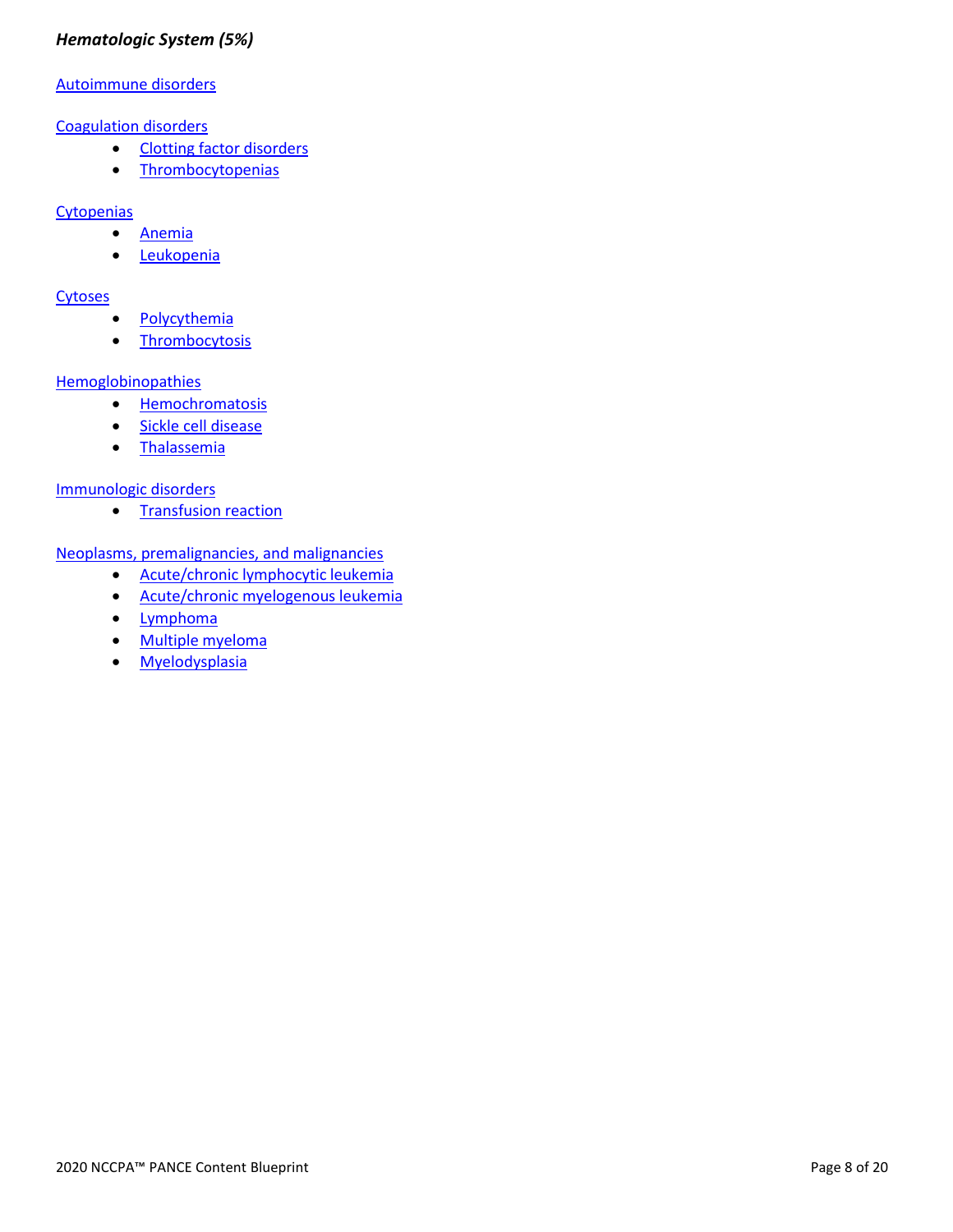## <span id="page-9-0"></span>*Infectious Diseases (6%)*

#### [Bacterial diseases](https://smartypance.com/lessons/bacterial-disease/)

- [Botulism](https://smartypance.com/lessons/bacterial-disease/botulism/)
- *[Campylobacter jejuni](https://smartypance.com/lessons/bacterial-disease/campylobacter-jejuni-infection/)* infection
- [Chlamydia](https://smartypance.com/lessons/bacterial-disease/chlamydia/)
- [Cholera](https://smartypance.com/lessons/bacterial-disease/cholera/)
- [Diphtheria](https://smartypance.com/lessons/bacterial-disease/diphtheria/)
- [Gonococcal](https://smartypance.com/lessons/bacterial-disease/gonococcal-infections/) infections
- [Gonorrhea](https://smartypance.com/lessons/bacterial-disease/gonococcal-infections/)
- [Methicillin-resistant](https://smartypance.com/lessons/bacterial-disease/methicillin-resistant-staphylococcus-aureus-infection/) *Staphylococcus aureus* [infection](https://smartypance.com/lessons/bacterial-disease/methicillin-resistant-staphylococcus-aureus-infection/)
- [Rheumatic](https://smartypance.com/lessons/bacterial-disease/acute-rheumatic-fever/) fever
- [Rocky Mountain spotted](https://smartypance.com/lessons/spirochetal-disease/rocky-mountain-spotted/) fever
- [Salmonellosis](https://smartypance.com/lessons/bacterial-disease/salmonellosis/)
- [Shigellosis](https://smartypance.com/lessons/bacterial-disease/shigellosis/)
- [Tetanus](https://smartypance.com/lessons/bacterial-disease/tetanus/)

#### [Fungal diseases](https://smartypance.com/lessons/fungal-disease/)

- [Candidiasis](https://smartypance.com/lessons/fungal-disease/candidiasis/)
- [Cryptococcosis](https://smartypance.com/lessons/fungal-disease/cryptococcosis/)
- [Histoplasmosis](https://smartypance.com/lessons/fungal-disease/histoplasmosis/)
- [Pneumocystis](https://smartypance.com/lessons/fungal-disease/pneumocystis/)

#### [Mycobacterial diseases](https://smartypance.com/lessons/mycobacterial-disease/)

- [Atypical mycobacterial](https://smartypance.com/lessons/mycobacterial-disease/atypical-mycobacterial-disease/) disease
- [Tuberculosis](https://smartypance.com/lessons/mycobacterial-disease/tuberculosis/)

#### [Parasitic diseases](https://smartypance.com/lessons/parasitic-disease/)

- Helminth [infestations](https://smartypance.com/lessons/parasitic-disease/helminth-infestations/)
- [Malaria](https://smartypance.com/lessons/parasitic-disease/helminth-infestations/malaria/)
- [Pinworms](https://smartypance.com/lessons/parasitic-disease/helminth-infestations/pinworms/)
- [Toxoplasmosis](https://smartypance.com/lessons/parasitic-disease/helminth-infestations/toxoplasmosis/)
- [Trichomoniasis](https://smartypance.com/lessons/parasitic-disease/trichomoniasis/)

## [Prenatal transmission of disorders](https://smartypance.com/lessons/prenatal-transmission-of-disorders-pearls/)

- [Congenital](https://smartypance.com/lessons/prenatal-transmission-of-disorders-pearls/congenital-varicella/) varicella
- [Herpes simplex](https://smartypance.com/lessons/prenatal-transmission-of-disorders-pearls/herpes-simplex-virus/) virus
- Human [papillomavirus](https://smartypance.com/lessons/prenatal-transmission-of-disorders-pearls/perinatal-human-papillomavirus/)
- Zika [virus](https://smartypance.com/lessons/prenatal-transmission-of-disorders-pearls/zika-virus/)

#### [Sepsis/systemic inflammatory response syndrome](https://smartypance.com/lessons/sepsis-systemic-inflammatory-response-syndrome/)

#### [Spirochetal diseases](https://smartypance.com/lessons/spirochetal-disease/rocky-mountain-spotted/)

- [Lyme disease](https://smartypance.com/lessons/spirochetal-disease/lyme-disease/)
- [Syphilis](https://smartypance.com/lessons/spirochetal-disease/syphilis/)

## [Viral diseases](https://smartypance.com/lessons/viral-disease/)

- [Cytomegalovirus](https://smartypance.com/lessons/viral-disease/cytomegalovirus-infections-reeldx281/) infections
- [Epstein-Barr virus](https://smartypance.com/lessons/viral-disease/epstein-barr-virus-infections-reeldx-075/) infections
- Erythema [infectiosum](https://smartypance.com/lessons/viral-disease/erythema-infectiosum-reeldx278/)
- [Herpes simplex virus](https://smartypance.com/lessons/viral-disease/herpes-simplex-reeldx076/) infections
- HIV [infection](https://smartypance.com/lessons/viral-disease/hiv/)
- [Human papillomavirus](https://smartypance.com/lessons/viral-disease/human-papillomavirus-infections/) infections
- [Influenza](https://smartypance.com/lessons/viral-disease/influenza/)
- [Measles](https://smartypance.com/lessons/viral-disease/measles/)
- [Mumps](https://smartypance.com/lessons/viral-disease/mumps/)
- [Rabies](https://smartypance.com/lessons/viral-disease/rabies/)
- [Roseola](https://smartypance.com/lessons/viral-disease/roseola/)
- [Rubella](https://smartypance.com/lessons/viral-disease/rubella/)
- [Varicella-zoster virus](https://smartypance.com/lessons/viral-disease/varicella-zoster-virus/) infections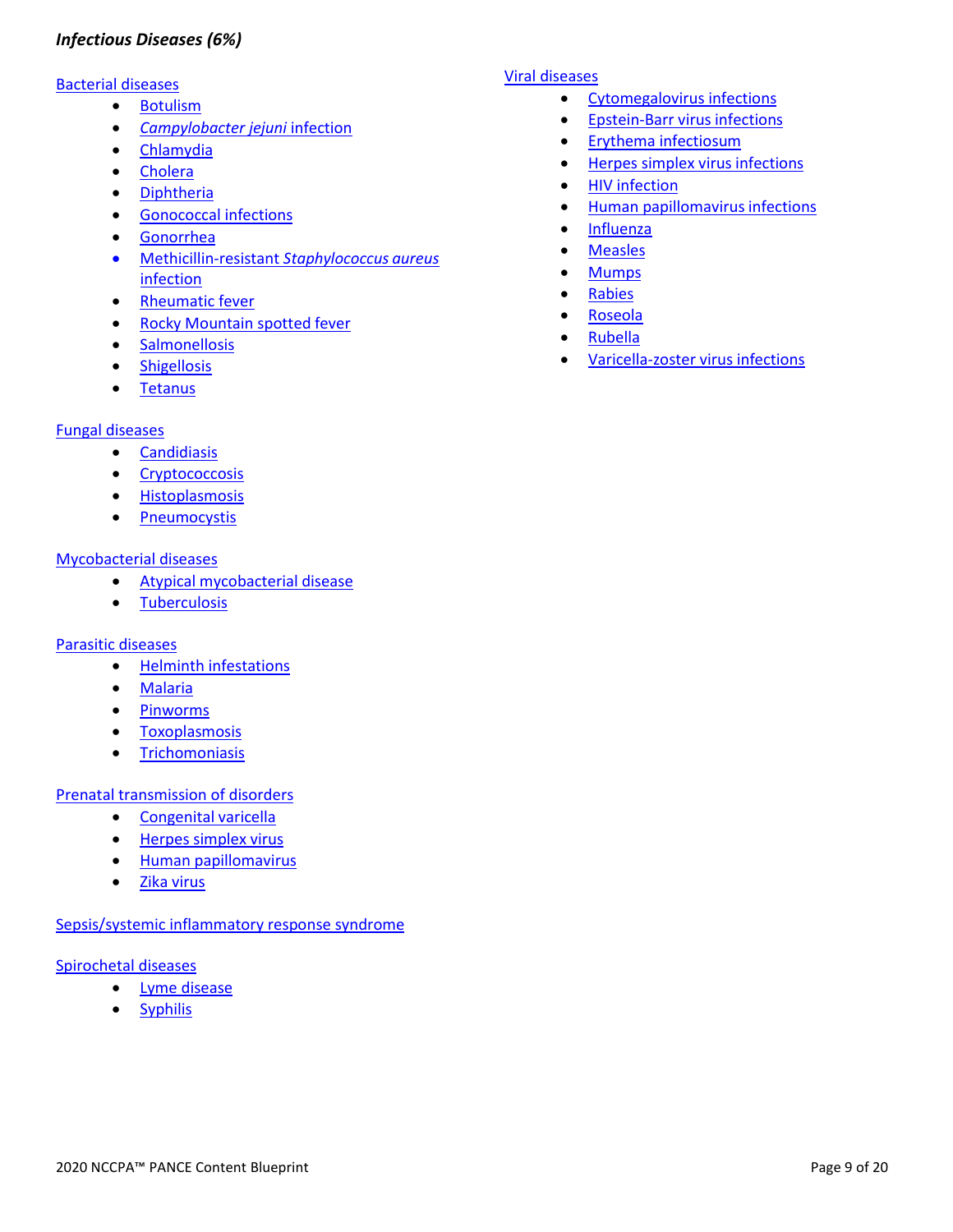## <span id="page-10-0"></span>*Musculoskeletal System (8%)*

#### [Chest/rib disorders](https://smartypance.com/lessons/chest-rib-disorders/)

- [Deformities](https://smartypance.com/lessons/chest-rib-disorders/chest-rib-deformities/)
- [Fractures](https://smartypance.com/lessons/chest-rib-disorders/chest-trauma/)

#### [Compartment](https://smartypance.com/lessons/compartment-syndrome/) syndrome

#### [Degenerative diseases](https://smartypance.com/lessons/degenerative-diseases/osteoarthritis)

• [Osteoarthritis](https://smartypance.com/lessons/osteoarthritis/)

#### [Infectious diseases](https://smartypance.com/lessons/infectious-diseases/)

- [Osteomyelitis](https://smartypance.com/lessons/infectious-diseases/acute-chronic-osteomyelitis-reeldx518/)
- Septic [arthritis](https://smartypance.com/lessons/infectious-diseases/septic-arthritis-reeldx307/)

## [Lower extremity disorders](https://smartypance.com/lessons/lower-extremity-disorders/)

- [Disorders of the hip](https://smartypance.com/lessons/infectious-disorders/pneumonias/)
	- o [Avascular necrosis hip](https://smartypance.com/lessons/disorders-of-the-hip/avascular-necrosis-hip/)
	- o [Developmental Dysplasia of](https://smartypance.com/lessons/disorders-of-the-hip/development-dysplasia-reeldx222/)  [the hip](https://smartypance.com/lessons/disorders-of-the-hip/development-dysplasia-reeldx222/)
	- o [Fractures and dislocations of](https://smartypance.com/lessons/disorders-of-the-hip/fractures-dislocations-hip/)  [the hip](https://smartypance.com/lessons/disorders-of-the-hip/fractures-dislocations-hip/)
	- o [Slipped capital femoral](https://smartypance.com/lessons/disorders-of-the-hip/slipped-capital-femoral-epiphysis/)  [epiphysis](https://smartypance.com/lessons/disorders-of-the-hip/slipped-capital-femoral-epiphysis/)
- [Disorders of the Knee](https://smartypance.com/lessons/lower-extremity-disorders/disorders-of-the-knee/)
	- o [Fractures and dislocations of](https://smartypance.com/lessons/disorders-of-the-knee/fractures-dislocations-knee/)  [the knee](https://smartypance.com/lessons/disorders-of-the-knee/fractures-dislocations-knee/)
	- o [Osgood-Schlatter disease](https://smartypance.com/lessons/disorders-of-the-knee/osgood-schlatter-disease-reeldx213/)
	- o [Soft tissue injuries of the](https://smartypance.com/lessons/disorders-of-the-knee/soft-tissue-injuries-knee-reeldx263/)  [knee](https://smartypance.com/lessons/disorders-of-the-knee/soft-tissue-injuries-knee-reeldx263/)
- [Disorders of the Ankle and Foot](https://smartypance.com/lessons/lower-extremity-disorders/disorders-ankle-foot/)
	- o [Fractures and dislocations of](https://smartypance.com/lessons/disorders-of-the-knee/fractures-dislocations-knee/)  [the ankle and foot](https://smartypance.com/lessons/disorders-of-the-knee/fractures-dislocations-knee/)
	- o [Soft tissue injuries of the](https://smartypance.com/lessons/disorders-ankle-foot/soft-tissue-injuries-anklefoot-reeldx074/)  [ankle and foot](https://smartypance.com/lessons/disorders-ankle-foot/soft-tissue-injuries-anklefoot-reeldx074/)

## [Neoplasms](https://smartypance.com/lessons/neoplastic-disease/)

- [Benign](https://smartypance.com/lessons/neoplastic-disease/)
- [Malignant](https://smartypance.com/lessons/neoplastic-disease/)

## [Rheumatologic disorders](https://smartypance.com/lessons/rheumatologic-conditions-pearls/)

- [Fibromyalgia](https://smartypance.com/lessons/rheumatologic-conditions-pearls/fibromyalgia/)
- [Gout/pseudogout](https://smartypance.com/lessons/rheumatologic-conditions-pearls/goutpseudogout/)
- [Juvenile rheumatoid](https://smartypance.com/lessons/rheumatologic-conditions-pearls/juvenile-rheumatoid-arthritis/) arthritis
- [Osteoporosis](https://smartypance.com/lessons/rheumatologic-conditions-pearls/osteoporosis/)
- [Polyarteritis](https://smartypance.com/lessons/rheumatologic-conditions-pearls/polymyalgia-rheumatica/) nodosa
- [Polymyalgia](https://smartypance.com/lessons/rheumatologic-conditions-pearls/polymyalgia-rheumatica/) rheumatica
- [Polymyositis](https://smartypance.com/lessons/rheumatologic-conditions-pearls/polymyositis-reeldx101/)
- [Reactive](https://smartypance.com/lessons/rheumatologic-conditions-pearls/reactive-arthritis-reiter-syndrome/) arthritis
- [Rheumatoid](https://smartypance.com/lessons/rheumatologic-conditions-pearls/rheumatoid-arthritis/) arthritis
- Sjögren [syndrome](https://smartypance.com/lessons/rheumatologic-conditions-pearls/sjogren-syndrome/)
- Systemic lupus [erythematosus](https://smartypance.com/lessons/rheumatologic-conditions-pearls/systemic-lupus-erythematosus/)
- [Systemic sclerosis\(Scleroderma\)](https://smartypance.com/lessons/rheumatologic-conditions-pearls/systemic-sclerosis-scleroderma-reeldx764/)

#### [Spinal disorders](https://smartypance.com/lessons/compartment-syndrome/)

- [Ankylosing](https://smartypance.com/lessons/disorders-back-spine/ankylosing-spondylitis/) spondylitis
- [Cauda equina](https://smartypance.com/lessons/disorders-back-spine/cauda-equina-syndrome/) syndrome
- [Herniated nucleus](https://smartypance.com/lessons/disorders-back-spine/herniated-nucleus-pulposus/) pulposus
- **[Kyphosis](https://smartypance.com/lessons/disorders-back-spine/kyphosis/)**
- **[Scoliosis](https://smartypance.com/lessons/disorders-back-spine/scoliosis/)**
- Spinal [stenosis](https://smartypance.com/lessons/disorders-back-spine/spinal-stenosis/)
- [Sprain/strain](https://smartypance.com/lessons/disorders-back-spine/back-strain-sprain-reeldx219/)
- [Thoracic outlet](https://smartypance.com/lessons/disorders-back-spine/thoracic-outlet-syndrome/) syndrome
- [Torticollis](https://smartypance.com/lessons/disorders-back-spine/torticollis/)
- **[Trauma](https://smartypance.com/lessons/disorders-back-spine/trauma-of-the-spine/)**

## [Upper extremity disorders](https://smartypance.com/lessons/upper-extremity-disorders/)

- [Disorders of the shoulder](https://smartypance.com/lessons/disorders-of-the-shoulder/)
	- o [Shoulder Fractures/dislocations](https://smartypance.com/lessons/disorders-of-the-shoulder/shoulder-fracturesdislocations-reeldx134/)
	- o [Soft tissue injuries of the shoulder](https://smartypance.com/lessons/disorders-of-the-shoulder/soft-tissue-injuries-shoulder/)
- [Disorders of the Forearm, Wrist and Hand](https://smartypance.com/lessons/disorders-of-the-shoulder/)
	- o [Fractures and dislocations of the](https://smartypance.com/lessons/disorders-of-the-shoulder/shoulder-fracturesdislocations-reeldx134/)  [forearm, wrist and hands](https://smartypance.com/lessons/disorders-of-the-shoulder/shoulder-fracturesdislocations-reeldx134/)
	- o [Soft tissue injuries of the forearm, wrist](https://smartypance.com/lessons/disorders-of-the-forearmwristhand-reeldx493/reeldx225/)  [and hand](https://smartypance.com/lessons/disorders-of-the-forearmwristhand-reeldx493/reeldx225/)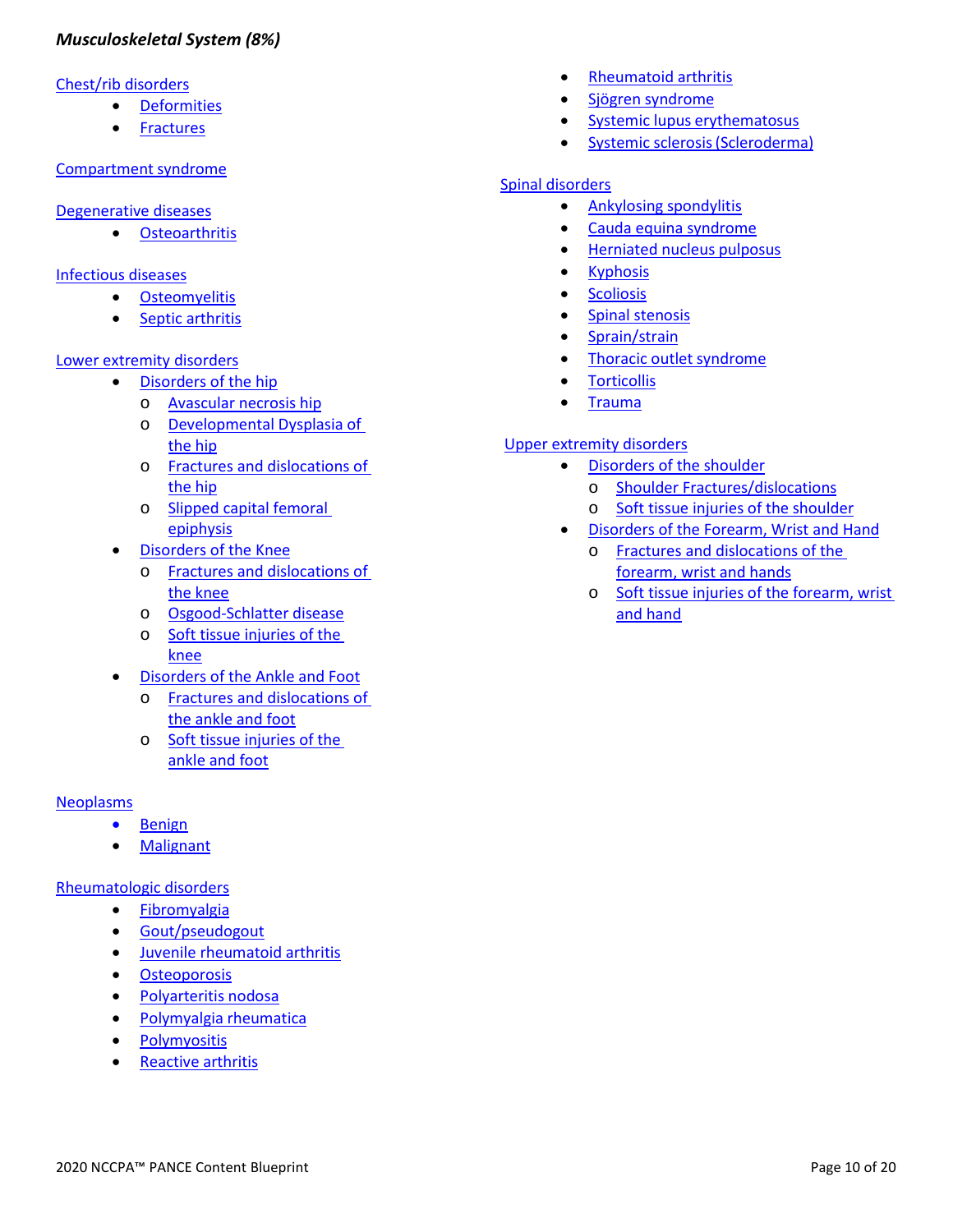## <span id="page-11-0"></span>*Neurologic System (7%)*

#### [Closed head injuries](https://smartypance.com/lessons/closed-head-injuries-pearls/)

- [Concussion](https://smartypance.com/lessons/closed-head-injuries-pearls/concussion-reeldx720/)
- [Postconcussion](https://smartypance.com/lessons/closed-head-injuries-pearls/postconcussion-syndrome/) syndrome
- [Traumatic brain injury](https://smartypance.com/lessons/closed-head-injuries-pearls/traumatic-brain-injury/)

#### [Cranial nerve palsies](https://smartypance.com/lessons/cranial-nerves-picmonic/)

#### [Encephalopathic](https://smartypance.com/lessons/encephalopathic-disorders/) disorders

#### **[Headaches](https://smartypance.com/lessons/headaches/)**

- Cluster [headache](https://smartypance.com/lessons/headaches/cluster-headache/)
- [Migraine](https://smartypance.com/lessons/headaches/migraine/)
- Tension [headache](https://smartypance.com/lessons/headaches/tension-headache/)

#### [Infectious disorders](https://smartypance.com/lessons/infectious-disorders-3/)

- [Encephalitis](https://smartypance.com/lessons/infectious-disorders-3/encephalitis/)
- [Meningitis](https://smartypance.com/lessons/infectious-disorders-3/meningitis/)

#### [Movement disorders](https://smartypance.com/lessons/movement-disorders/)

- [Essential](https://smartypance.com/lessons/movement-disorders/essential-tremor/) tremor
- [Huntington](https://smartypance.com/lessons/movement-disorders/huntington-disease/) disease
- [Parkinson](https://smartypance.com/lessons/movement-disorders/parkinson-disease/) disease
- [Tourette](https://smartypance.com/lessons/other-neurologic-disorders/tourette-disorder/) disorder

#### **[Neoplasms](https://smartypance.com/lessons/neurologic-system-intracranial-neoplasms/)**

- [Benign](https://smartypance.com/lessons/neurologic-system-intracranial-neoplasms/)
- [Malignant](https://smartypance.com/lessons/neurologic-system-intracranial-neoplasms/)

#### [Neurocognitive disorders](https://smartypance.com/lessons/neurocognitive-disorders-pearls/)

- [Delirium](https://smartypance.com/lessons/neurocognitive-disorders-pearls/delirium/)
- [Major/mild neurocognitive](https://smartypance.com/lessons/neurocognitive-disorders-pearls/major-mild-neurocognitive-disorders/) disorders

#### [Neuromuscular disorders](https://smartypance.com/lessons/neuromuscular-disorders-pearls/)

- [Cerebral](https://smartypance.com/lessons/neuromuscular-disorders-pearls/cerebral-palsy-reeldx606/) palsy
- Multiple [sclerosis](https://smartypance.com/lessons/neuromuscular-disorders-pearls/multiple-sclerosis-reeldx653/)
- [Myasthenia](https://smartypance.com/lessons/neuromuscular-disorders-pearls/myasthenia-gravis-reeldx589/) gravis

## [Peripheral nerve disorders](https://smartypance.com/lessons/diseases-peripheral-nerves/)

- [Carpal tunnel](https://smartypance.com/lessons/diseases-peripheral-nerves/carpal-tunnel-syndrome/) syndrome
- [Complex regional pain](https://smartypance.com/lessons/diseases-peripheral-nerves/complex-regional-pain-syndrome/) syndrome
- [Guillain-Barré syndrome](https://smartypance.com/lessons/diseases-peripheral-nerves/guillain-barre-syndrome/)
- Peripheral [neuropathy](https://smartypance.com/lessons/diseases-peripheral-nerves/peripheral-neuropathies/)

#### [Seizure disorders](https://smartypance.com/lessons/seizure-disorders)

- Focal [seizures](https://smartypance.com/lessons/seizure-disorders/focal-partial-seizures-reeldx426/)
- [Generalized](https://smartypance.com/lessons/seizure-disorders/generalized-seizures-reeldx410/) seizures
- Status [epilepticus](https://smartypance.com/lessons/seizure-disorders/status-epilepticus/)

#### [Vascular disorders](https://smartypance.com/lessons/vascular-disorders/)

- [Arteriovenous](https://smartypance.com/lessons/vascular-disorders/arteriovenous-malformation/) malformation
- Cerebral [aneurysm](https://smartypance.com/lessons/vascular-disorders/cerebral-aneurysm/)
- Intracranial [hemorrhage](https://smartypance.com/lessons/vascular-disorders/intracracial-hemorrhage/)
- [Stroke](https://smartypance.com/lessons/vascular-disorders/stroke/)
- [Syncope](https://smartypance.com/lessons/vascular-disorders/transient-ischemic-attack/)
- **[Transient ischemic](https://smartypance.com/lessons/vascular-disorders/transient-ischemic-attack/) attack**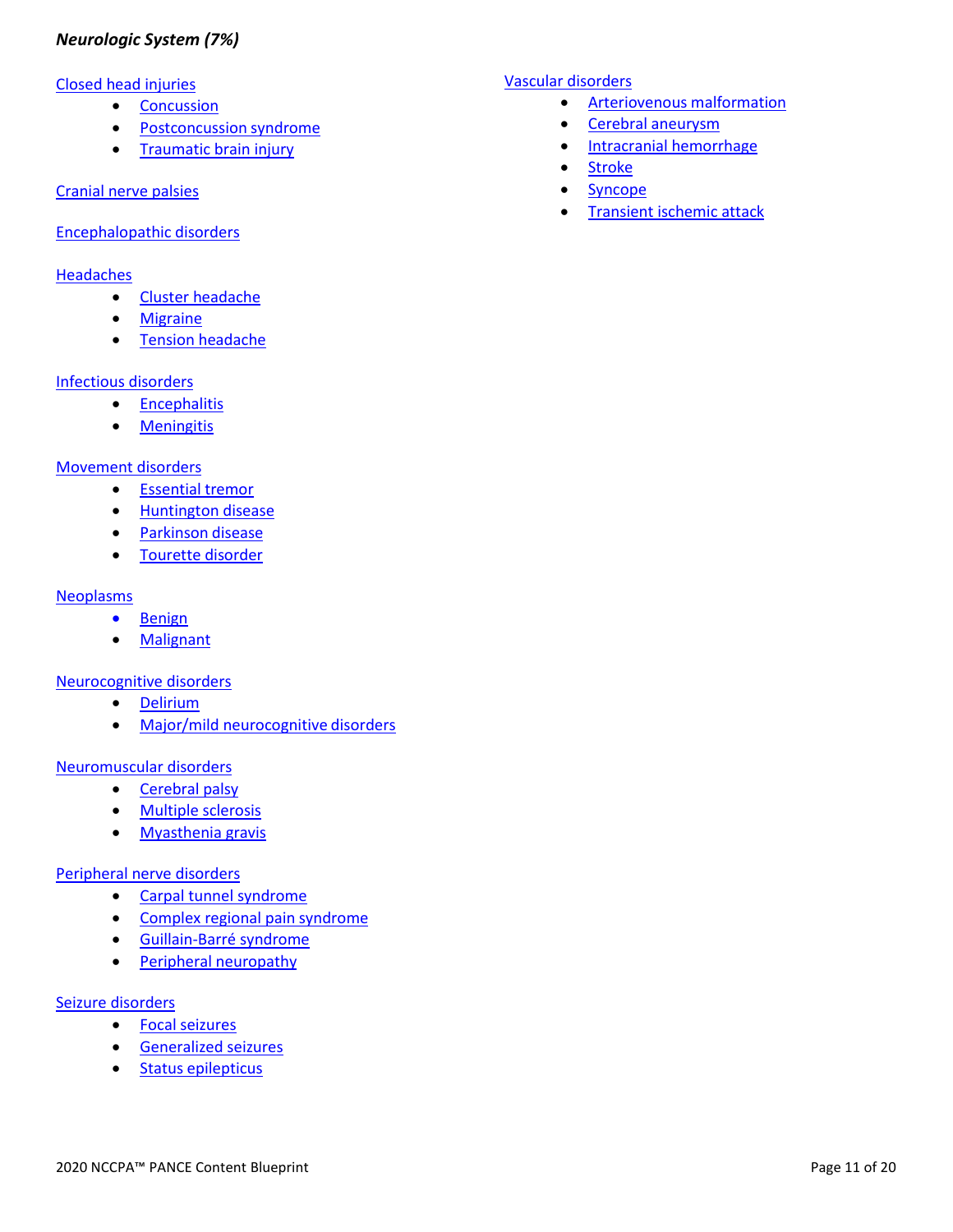## <span id="page-12-0"></span>*Psychiatry/Behavioral Science (6%)*

#### [Abuse and neglect](https://smartypance.com/lessons/abuse-and-neglect/)

- Child [abuse](https://smartypance.com/lessons/other-behavioremotional-disorders/childelder-abuse/)
- [Domestic](https://smartypance.com/lessons/other-behavioremotional-disorders/domestic-violence/) violence
- Elder [abuse](https://smartypance.com/lessons/other-behavioremotional-disorders/childelder-abuse/)
- [Sexual](https://smartypance.com/lessons/abuse-and-neglect/sexual-abuse/) abuse

#### [Anxiety disorders](https://smartypance.com/lessons/anxiety-disorders/)

- [Generalized anxiety](https://smartypance.com/lessons/anxiety-disorders/general-anxiety-disorder/) disorder
- Panic [disorder](https://smartypance.com/lessons/anxiety-disorders/panic-disorder/)
- [Phobias](https://smartypance.com/lessons/anxiety-disorders/phobias/)

#### [Bipolar and related disorders](https://smartypance.com/lessons/bipolar/)

#### [Depressive disorders](https://smartypance.com/lessons/mood-disorders/depressive/)

- [Major depressive](https://smartypance.com/lessons/depressive-disorders-pearls/depressive-reeldx480) disorder
- [Persistent depressive disorder \(dysthymia\)](https://smartypance.com/lessons/depressive-disorders-pearls/dysthymic/)
- [Premenstrual dysphoric](https://smartypance.com/lessons/depressive-disorders-pearls/premenstrual-dysphoric-disorder-pmdd/) disorder
- [Suicidal/homicidal](https://smartypance.com/lessons/depressive-disorders-pearls/suicide/) behaviors

## [Disruptive, impulse-control, and conduct disorders](https://smartypance.com/lessons/disruptive-impulse-control-and-conduct-disorders/)

• [Conduct disorder](https://smartypance.com/lessons/disruptive-impulse-control-and-conduct-disorders/conduct-disorders/)

#### [Dissociative disorders](https://smartypance.com/lessons/dissociative-disorders/)

[Feeding and eating disorders](https://smartypance.com/lessons/eating-disorders-reeldx687/)

Human [sexuality](https://smartypance.com/lessons/human-sexuality/)

[Obsessive-compulsive and related disorders](https://smartypance.com/lessons/obsessive-compulsive-and-related-disorders/)

[Neurodevelopmental disorders](https://smartypance.com/lessons/neurodevelopmental-disorders-pearls/)

- [Attention-deficit/hyperactivity](https://smartypance.com/lessons/neurodevelopmental-disorders-pearls/attention-deficithyperactivity-disorder-reeldx194/) disorder
- [Autism spectrum disorder](https://smartypance.com/lessons/neurodevelopmental-disorders-pearls/autistic-disorder/)

## [Personality](https://smartypance.com/lessons/personality-disorders/) disorders

[Schizophrenia spectrum and other psychotic disorders](https://smartypance.com/lessons/schizophrenia)

#### [Sleep-wake](https://smartypance.com/lessons/schizophrenia) disorders

- [Narcolepsy](https://smartypance.com/lessons/sleep-wake-disorders-pearls/narcolepsy/)
- [Parasomnias](https://smartypance.com/lessons/sleep-wake-disorders-pearls/parasomnias/)

[Somatic symptom and related disorders](https://smartypance.com/lessons/somatoform-disorders/)

[Substance-related and addictive disorders](https://smartypance.com/lessons/substance-use-disorders-reeldx840/)

Trauma- [and stressor-related disorders](https://smartypance.com/lessons/trauma-and-stressor-related-disorders/)

- [Adjustment](https://smartypance.com/lessons/trauma-and-stressor-related-disorders/adjustment/) disorders
- [Post-traumatic stress](https://smartypance.com/lessons/trauma-and-stressor-related-disorders/post-traumatic-stress-disorder/) disorder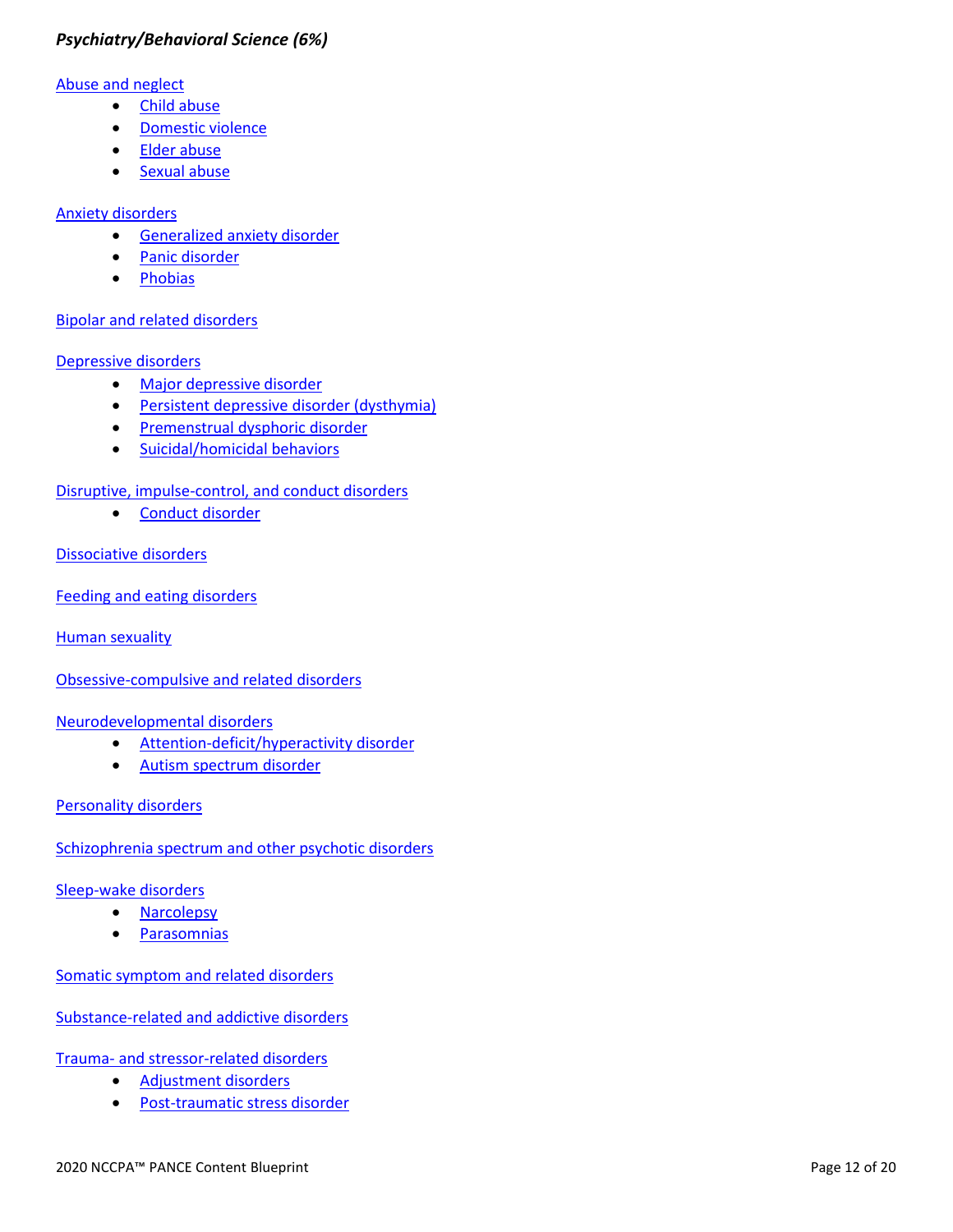## <span id="page-13-0"></span>*Pulmonary System (10%)*

[Chronic obstructive pulmonary diseases](https://smartypance.com/lessons/obstructive-pulmonary-diesase/)

- Chronic [bronchitis](https://smartypance.com/lessons/obstructive-pulmonary-diesase/chronic-bronchitis-reeldx264/)
- [Emphysema](https://smartypance.com/lessons/obstructive-pulmonary-diesase/emphysema/)

#### [Infectious disorders](https://smartypance.com/lessons/infectious-disorders/)

- Acute [bronchiolitis](https://smartypance.com/lessons/infectious-disorders/acute-bronchitis-reeldx267/)
- Acute [bronchitis](https://smartypance.com/lessons/infectious-disorders/acute-bronchitis-reeldx267/)
- [Acute epiglottitis](https://smartypance.com/lessons/infectious-disorders/acute-epiglottitis/)
- [Croup](https://smartypance.com/lessons/infectious-disorders/croup-reeldx311/)
- [Influenza](https://smartypance.com/lessons/infectious-disorders/influenza-reeldx287/)
- [Pertussis](https://smartypance.com/lessons/infectious-disorders/pertussis/)
- [Pneumonias](https://smartypance.com/lessons/infectious-disorders/pneumonias/)
	- o [Bacterial](https://smartypance.com/lessons/infectious-disorders/pneumonias/bacterial-pneumonia-reeldx332/)
	- o [Fungal](https://smartypance.com/lessons/infectious-disorders/pneumonias/fungal-pneumonia/)
	- o [HIV-related](https://smartypance.com/lessons/infectious-disorders/pneumonias/hiv-related-pneumonia/)
	- o [Viral](https://smartypance.com/lessons/infectious-disorders/pneumonias/viral-pneumonia/)
- **[Respiratory syncytial virus](https://smartypance.com/lessons/infectious-disorders/respiratory-syncytial-virus-infection-reeldx044/) infection**
- [Tuberculosis](https://smartypance.com/lessons/infectious-disorders/tuberculosis-reeldx471/)

#### [Neoplasms](https://smartypance.com/lessons/pulmonary-neoplastic-disease/)

- [Carcinoid](https://smartypance.com/lessons/pulmonary-neoplastic-disease/carcinoid-tumors/) tumors
- Lung [cancer](https://smartypance.com/lessons/pulmonary-neoplastic-disease/lung-cancer-reeldx495/)
- [Pulmonary](https://smartypance.com/lessons/pulmonary-neoplastic-disease/pulmonary-nodules/) nodules

#### [Pleural diseases](https://smartypance.com/lessons/pleural-diseases/)

- Pleural [effusion](https://smartypance.com/lessons/pleural-diseases/pleural-effusion-reeldx488/)
- [Pneumothorax](https://smartypance.com/lessons/pleural-diseases/pneumothorax-reeldx417/)

#### [Pulmonary circulation](https://smartypance.com/lessons/pulmonary-circulation/)

- Cor [pulmonale](https://smartypance.com/lessons/pulmonary-circulation/)
- [Pulmonary](https://smartypance.com/lessons/pulmonary-circulation/pulmonary-embolism-reeldx418/) embolism
- Pulmonary [hypertension](https://smartypance.com/lessons/pulmonary-circulation/pulmonary-hypertension/)

#### [Restrictive pulmonary diseases](https://smartypance.com/lessons/restrictive-pulmonary-disease/)

- [Idiopathic pulmonary](https://smartypance.com/lessons/restrictive-pulmonary-disease/idiopathic-pulmonary-fibrosis/) fibrosis
- [Pneumoconiosis](https://smartypance.com/lessons/restrictive-pulmonary-disease/pneumoconiosis/)
- [Sarcoidosis](https://smartypance.com/lessons/restrictive-pulmonary-disease/sarcoidosis/)

#### [Sleep apnea/Obesity hypoventilation syndrome](https://smartypance.com/lessons/sleep-apnea-and-obesity-hypoventilation-syndrome/)

#### [Other pulmonary disorders](https://smartypance.com/lessons/other-pulmonary-disease/)

- [Acute respiratory distress](https://smartypance.com/lessons/other-pulmonary-disease/acute-respiratory-distress-syndrome/) syndrome
- [Asthma](https://smartypance.com/lessons/obstructive-pulmonary-diesase/asthma-reeldx448/)
- Cystic [fibrosis](https://smartypance.com/lessons/obstructive-pulmonary-diesase/cystic-fibrosis/)
- [Foreign body](https://smartypance.com/lessons/other-pulmonary-disease/foreign-body-aspiration/) aspiration
- [Hyaline membrane](https://smartypance.com/lessons/other-pulmonary-disease/hyaline-membrane-disease/) disease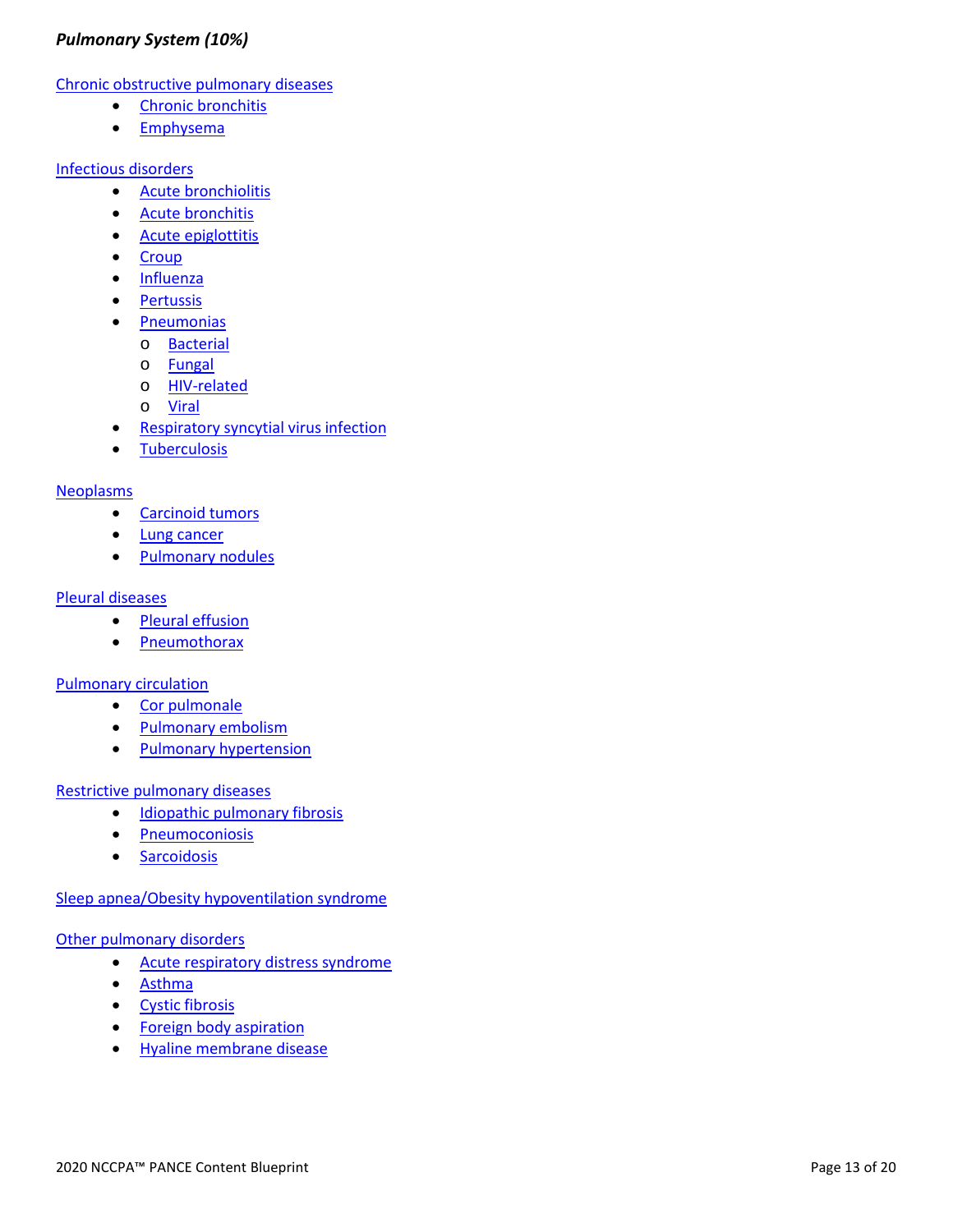## <span id="page-14-0"></span>*Renal System (5%)*

#### [Acute disorders](https://smartypance.com/lessons/acute-disorders-pearls/)

- [Glomerulonephritis](https://smartypance.com/lessons/acute-disorders-pearls/glomerulonephritis-reeldx466/)
- [Nephrotic](https://smartypance.com/lessons/acute-disorders-pearls/nephrotic-syndrome-reeldx466/) syndrome
- [Pyelonephritis](https://smartypance.com/lessons/acute-disorders-pearls/pyelonephritis-lecture/)

[Acute kidney injury \(acute renal failure\)](https://smartypance.com/lessons/acute-renal-failure-reeldx174/)

[Chronic kidney disease](https://smartypance.com/lessons/chronic-kidney-disease/)

[Congenital or structural renal disorders](https://smartypance.com/lessons/congenital-or-structural-renal-disorders-pearls/)

- [Horseshoe](https://smartypance.com/lessons/congenital-or-structural-renal-disorders-pearls/horseshoe-kidney/) kidney
- [Hydronephrosis](https://smartypance.com/lessons/congenital-or-structural-renal-disorders-pearls/hydronephrosis/)
- [Polycystic kidney](https://smartypance.com/lessons/congenital-or-structural-renal-disorders-pearls/polycystic-kidney-disease) disease
- [Renal vascular disease](https://smartypance.com/lessons/congenital-or-structural-renal-disorders-pearls/renal-vascular-disease/)

#### [End-stage renal](https://smartypance.com/lessons/end-stage-renal-disease-esrd/) disease

[Fluid and electrolyte disorders](https://smartypance.com/lessons/fluid-electrolyte-disorders/)

- [Acid-base](https://smartypance.com/lessons/fluid-electrolyte-disorders/acidbase-disorders/) disorders
- [Dehydration](https://smartypance.com/lessons/fluid-electrolyte-disorders/dehydration/)
- [Hyperkalemia/hypokalemia](https://smartypance.com/lessons/fluid-electrolyte-disorders/hyperkalemia-hypokalemia/)
- [Hypervolemia](https://smartypance.com/lessons/fluid-electrolyte-disorders/hypervolemia/)
- [Hyponatremia](vhttps://smartypance.com/lessons/fluid-electrolyte-disorders/hyponatremia/)

#### **[Neoplasms](https://smartypance.com/lessons/neoplastic-diseases-of-the-renal-system-pearls/renal-cell-carcinoma/)**

- Renal cell [carcinoma](https://smartypance.com/lessons/neoplastic-diseases-of-the-renal-system-pearls/renal-cell-carcinoma/)
- [Wilms](https://smartypance.com/lessons/neoplastic-diseases-of-the-renal-system-pearls/wilms-tumor-reeldx305/) tumor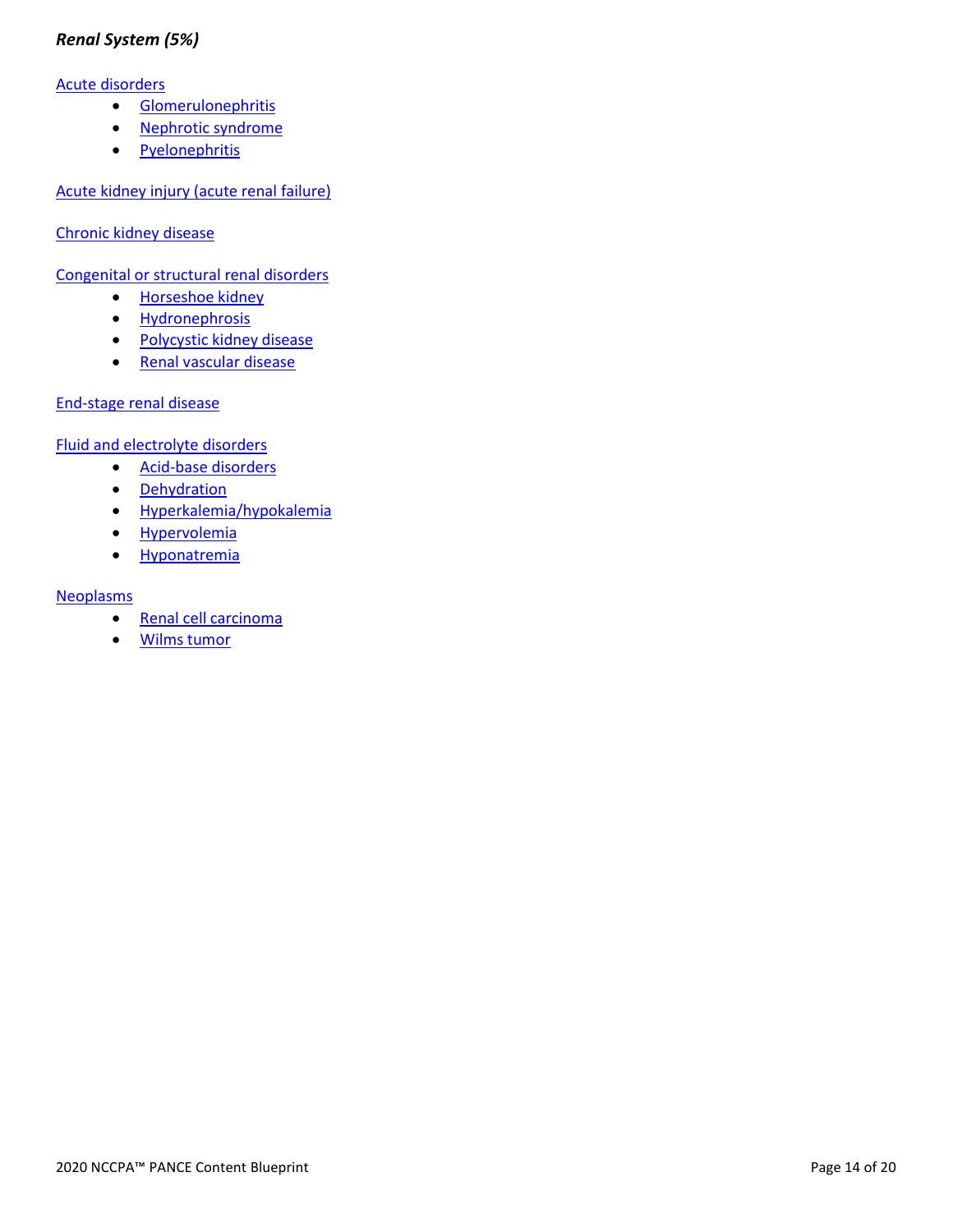## <span id="page-15-0"></span>[Breast disorders](https://smartypance.com/lessons/breast/)

- [Abscess](https://smartypance.com/lessons/breast/abscess/)
- [Fibroadenoma](https://smartypance.com/lessons/breast/fibroadenoma/)
- [Fibrocystic changes](https://smartypance.com/lessons/breast/fibrocystic-disease/)
- [Galactorrhea](https://smartypance.com/lessons/breast/galactorrhea/)
- [Gynecomastia](https://smartypance.com/lessons/breast/gynecomastia/)
- [Mastitis](https://smartypance.com/lessons/breast/mastitis/)

## [Cervical disorders](https://smartypance.com/lessons/cervix/)

- [Cervicitis](https://smartypance.com/lessons/cervix/cervicitis/)
- [Dysplasia](https://smartypance.com/lessons/cervix/dysplasia/)

## [Complicated pregnancy](https://smartypance.com/lessons/complicated-pregnancy/)

- [Abortion](https://smartypance.com/lessons/complicated-pregnancy/abortion/)
- [Abruptio placentae](https://smartypance.com/lessons/complicated-pregnancy/abruptio-placentae/)
- Breech [presentation](https://smartypance.com/lessons/complicated-pregnancy/breech-presentation/)
- [Cesarean](https://smartypance.com/lessons/complicated-pregnancy/cesarean-section/) delivery
- Cord [prolapse](https://smartypance.com/lessons/complicated-pregnancy/cord-prolapse/)
- [Dystocia](https://smartypance.com/lessons/complicated-pregnancy/dystocia/)
- **Ectopic [pregnancy](https://smartypance.com/lessons/complicated-pregnancy/ectopic-pregnancy/)**
- [Fetal distress](https://smartypance.com/lessons/complicated-pregnancy/fetal-distress/)
- [Gestational](https://smartypance.com/lessons/complicated-pregnancy/gestational-diabetes/) diabetes
- [Gestational trophoblastic](https://smartypance.com/lessons/complicated-pregnancy/gestational-trophoblastic/) disease
- [Hypertension disorders in](https://smartypance.com/lessons/complicated-pregnancy/hypertension-disorders-pregnancy/) pregnancy
- [Incompetent](https://smartypance.com/lessons/cervix/incompetent/) cervix
- Multiple [gestation](https://smartypance.com/lessons/complicated-pregnancy/multiple-gestation/)
- [Placenta](https://smartypance.com/lessons/complicated-pregnancy/placenta-previa/) previa
- [Postpartum hemorrhage](https://smartypance.com/lessons/complicated-pregnancy/postpartum-hemorrhage/)
- [Premature rupture of](https://smartypance.com/lessons/complicated-pregnancy/premature-rupture-membranes/) membranes
- Rh [incompatibility](https://smartypance.com/lessons/complicated-pregnancy/rh-incompatibility/)
- [Shoulder dystocia](https://smartypance.com/lessons/complicated-pregnancy/dystocia/)

## [Contraceptive methods](https://smartypance.com/lessons/complicated-pregnancy/dystocia/)

Human [sexuality](https://smartypance.com/lessons/complicated-pregnancy/dystocia/)

**[Infertility](https://smartypance.com/lessons/infertility/)** 

## **[Menopause](https://smartypance.com/lessons/menopause/)**

## [Menstrual disorders](https://smartypance.com/lessons/menstrual-disorders/)

## [Neoplasms of the breast and reproductive tract](https://smartypance.com/lessons/neoplasms-of-the-breast-and-reproductive-tract/)

- [Benign](https://smartypance.com/lessons/neoplasms-of-the-breast-and-reproductive-tract/)
- [Malignant](https://smartypance.com/lessons/neoplasms-of-the-breast-and-reproductive-tract/)

## [Ovarian disorders](https://smartypance.com/lessons/ovary/)

- [Cysts](https://smartypance.com/lessons/ovary/cysts/)
- [Polycystic ovarian](https://smartypance.com/lessons/ovary/polycystic-ovarian-syndrome-reeldx300/) syndrome
- [Torsion](https://smartypance.com/lessons/ovary/ovarian-torsion/)

## [Sexually transmitted infections/Pelvic inflammatory](https://smartypance.com/lessons/sexually-transmitted-infections/)  [disease](https://smartypance.com/lessons/sexually-transmitted-infections/)

## **[Trauma](https://smartypance.com/lessons/trauma-pearls/)**

- [Physical](https://smartypance.com/lessons/trauma-pearls/physical-assault/) assault
- Sexual [assault](https://smartypance.com/lessons/trauma-pearls/sexual-assault/)
- Trauma in [pregnancy](https://smartypance.com/lessons/trauma-pearls/trauma-in-pregnancy/)

## [Uncomplicated pregnancy](https://smartypance.com/lessons/uncomplicated-pregnancy/)

- Normal [labor/delivery](https://smartypance.com/lessons/uncomplicated-pregnancy/normal-labordelivery/)
- [Postnatal/postpartum](https://smartypance.com/lessons/uncomplicated-pregnancy/postnatal-postpartum-care/) care
- **[Preconception/prenatal](https://smartypance.com/lessons/uncomplicated-pregnancy/prenatal-diagnosiscare/) care**

## [Uterine disorders](https://smartypance.com/lessons/uterus/)

- [Endometriosis](https://smartypance.com/lessons/uterus/endometriosis/)
- [Leiomyoma](https://smartypance.com/lessons/uterus/leiomyoma/)
- [Prolapse](https://smartypance.com/lessons/uterus/prolapse/)

## [Vaginal/vulvar disorders](https://smartypance.com/lessons/vanginavulva/)

- [Cystocele](https://smartypance.com/lessons/vanginavulva/cystocele/)
- **[Prolapse](https://smartypance.com/lessons/vanginavulva/prolapse/)**
- **[Rectocele](https://smartypance.com/lessons/vanginavulva/rectocele/)**
- **[Vaginitis](https://smartypance.com/lessons/vanginavulva/vaginitis/)**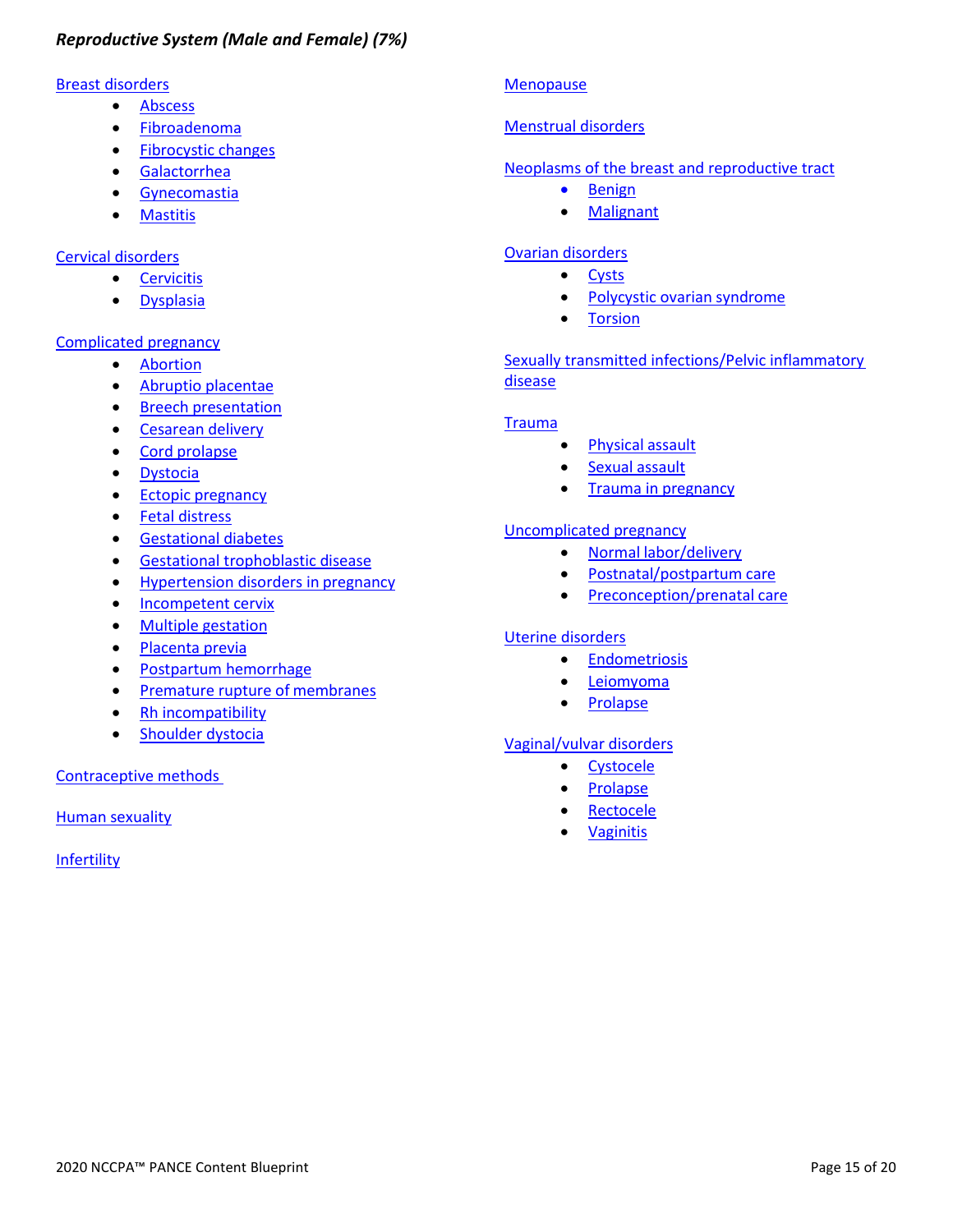# **Task Categories**

## **History Taking and Performing Physical Examination (17%)**

*Knowledge of:*

- General physical examination components and techniques
- Pertinent historical information
- Risk factors for development of significant medical conditions
- Significant physical examination findings
- Signs and symptoms of significant medical conditions

#### *Skill in:*

- Conducting comprehensive and/or problem-based interviews and physical examinations
- Eliciting patient information from other sources
- Identifying conditions requiring referral to or consultation with specialists
- Identifying pertinent patient and family historical information from patients and caregivers
- Identifying pertinent physical examination information
- Triaging of patients based on recognition of abnormal vital signs, examination findings, and/or general observations

## **Using Diagnostic and Laboratory Studies (12%)**

*Knowledge of:*

- Appropriate patient education relating to diagnostic and laboratory studies
- Indications for initial and subsequent diagnostic and laboratory studies
- Indications for preventive screening tests
- Risks associated with diagnostic and laboratory studies

#### *Skill in:*

- Collecting diagnostic and laboratory specimens
- Communicating risks, benefits, and results effectively to other members of the health care team
- Communicating risks, benefits, and results effectively to patients, families, and caregivers
- Reviewing and interpreting results of diagnostic and laboratory studies, and correlating the results with history and physical examination findings
- Selecting appropriate diagnostic and/or laboratory studies
- Using diagnostic equipment safely and appropriately

#### **Formulating Most Likely Diagnosis (18%)**

*Knowledge of:*

- Significance of diagnostic and laboratory studies as they relate to diagnosis
- Significance of history as it relates to the differential diagnosis
- Significance of physical examination findings as they relate to diagnosis

#### *Skill in:*

- Developing multiple differential diagnoses for complicated and/or multisystemcases
- Formulating most likely differential diagnoses
- Incorporating history, physical examination findings, and diagnostic data into medical decision-making
- Recognizing the need for referral to a specialist
- Selecting the most likely diagnosis in light of presented data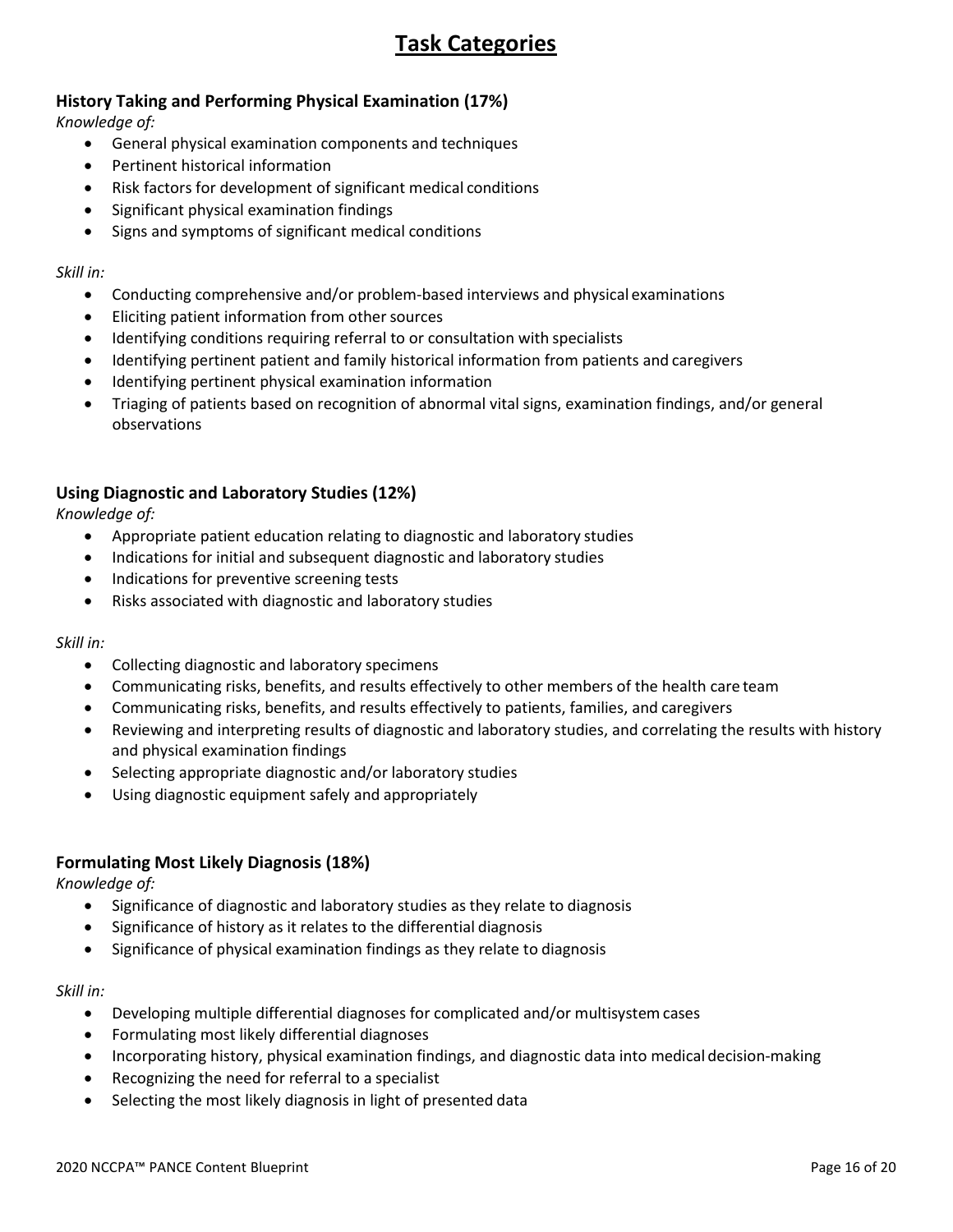# **Managing Patients - Health Maintenance, Patient Education, and Preventive Measures (10%)**

*Knowledge of:*

- Appropriate patient education regarding preventable conditions and lifestyle modifications
- Early detection and prevention of medical conditions
- Effects of aging and changing family roles
- Genetic testing and counseling
- Human growth and development
- Human sexuality and gender identity, gender transition, and associated medical issues
- Immunization schedules and recommendations for infants, children, adults, and foreign travelers/adoptions
- Impact of patient demographics on risks for medical conditions
- Prevention of communicable diseases
- Preventive screening recommendations
- Psychosocial effects of illness, stress, and injury as well as related healthy coping strategies
- Signs of abuse and neglect

#### *Skill in:*

- Adapting health maintenance to an individual patient's context
- Communicating effectively with and educating patients, family members, and caregivers regarding medical conditions
- Conducting education on modifiable risk factors with an emphasis on primary and secondary prevention
- Using counseling techniques

## **Managing Patients - Clinical Intervention (14%)**

#### *Knowledge of:*

- Clinical procedures and their indications, contraindications, complications, risks, benefits, and techniques
- Conditions that constitute medical emergencies
- Criteria for admission to or discharge from the hospital or other facilities
- Management, treatment, and follow-up of medical conditions
- Palliative care and end-of-life issues
- Roles of other health professionals
- Sterile technique
- Therapeutic regimens
- Universal precautions and special isolation conditions

#### *Skill in:*

- Demonstrating technical expertise related to performing specific procedures
- Evaluating patient response to treatment/intervention
- Facilitating patient/caregiver adherence to and active participation in treatment
- Formulating and implementing treatment plans in accordance with applicable practice guidelines
- Interfacing in multidisciplinary teams, including education of other health care professionals
- Making appropriate dispositions
- Monitoring and managing nutritional status
- Prioritizing tasks
- Recognizing and initiating treatment for life-threatening conditions
- Using community resources to meet the needs of patients/caregivers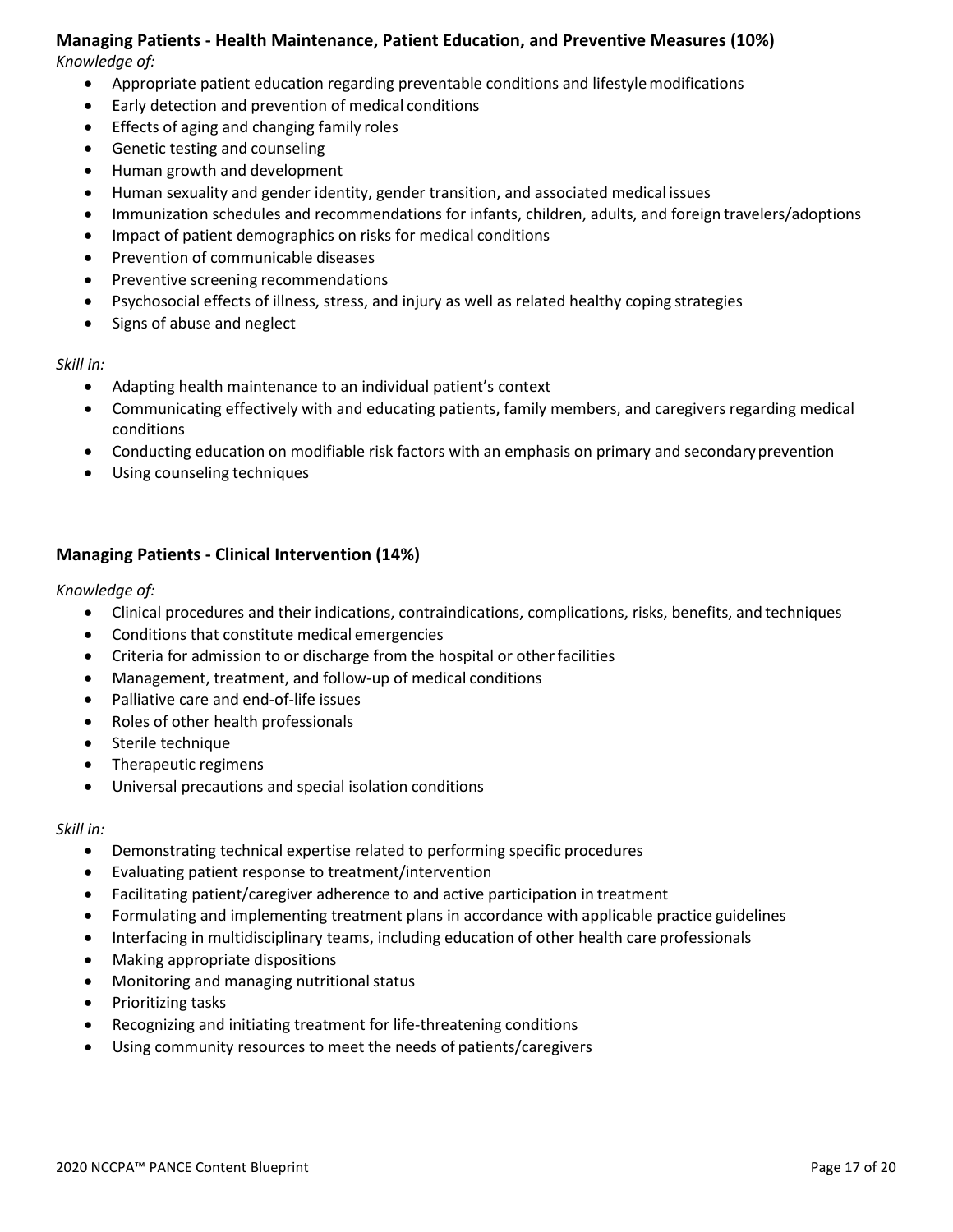#### **Managing Patients - Pharmaceutical Therapeutics (14%)**

*Knowledge of:*

- Adverse effects, reactions, and toxicities
- Common alternative/complementary therapies and their interactions and toxicities
- Contraindications
- Drug interactions, including presentation and treatment
- Indications for use
- Mechanism of action
- Methods to reduce medication errors
- Monitoring and follow-up of pharmacologic regimens
- Presentation and treatment of allergic reactions
- Regulation of controlled substances
- Special populations requiring drug/dose modification
- Substances of abuse

#### *Skill in:*

- Assessing patient adherence to drug regimens
- Drafting a prescription
- Evaluating, treating, and reporting adverse drug reactions and/or adverse effects
- Identifying and managing medication misuse
- Interacting with pharmacists to address medication issues
- Maintaining knowledge of relevant pharmacologic agents
- Monitoring pharmacologic regimens and adjusting as appropriate
- Prescribing controlled substances appropriately
- Selecting appropriate pharmacologic therapy and dosing

## **Applying Basic Scientific Concepts (10%)**

*Knowledge of:*

- Basic biochemistry
- **Basic genetics**
- Human anatomy and physiology
- Microbiology
- Pathophysiology and immunology

#### *Skill in:*

- Evaluating emerging medical trends critically as they relate to patient care
- Maintaining awareness of trends in infectious disease
- Relating pathophysiologic principles to specific disease processes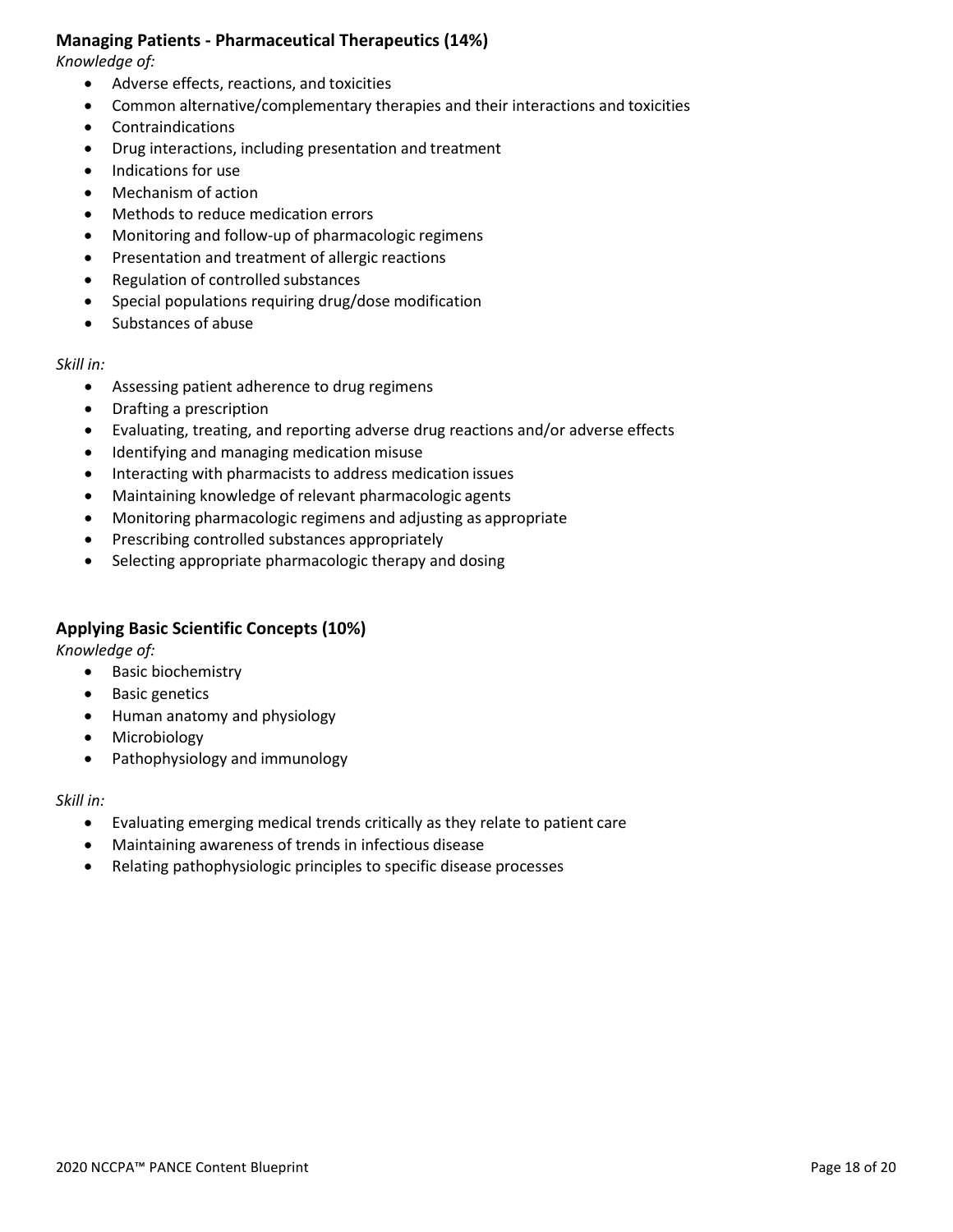## **Professional Practice (5%)**

#### *Legal/medical ethics*

*Knowledge of:*

- Cultural and religious beliefs related to health care
- Informed consent and refusal process
- Living will, advance directives, organ donation, code status, do not resuscitate, do not intubate, medical power of attorney, etc.
- Medicolegal issues
- Patient/provider rights and responsibilities
- Privacy, security, and responsibility related to medical record documentation and management

#### *Skill in:*

• Caring for patients with cognitive impairment

#### *Medical informatics*

*Knowledge of:*

• Billing/coding to maintain accuracy and completeness for reimbursement and administrative purposes

#### *Skill in:*

- Demonstrating appropriate medical record documentation
- Using appropriate medical informatics sources

#### *Patient care and communication (individual patients)*

*Knowledge of:*

- $\bullet$  Affordable and effective health care that is patient specific
- Cultural and religious diversity
- Stewardship of patient and community resources

#### *Skill in:*

- Acknowledging and applying patient/provider rights and responsibilities
- Ensuring patient satisfaction
- Providing patient advice and education regarding the informed consent and refusal process
- Providing patient advice and education related to end-of-life decisions

#### *Physician/PA relationship*

*Knowledge of:*

- Professional and clinical limitations, scope of practice, etc.
- Supervision parameters: malpractice, mandated reporting, conflict of interest, impaired provider, ethical principles

*Skill in:*

• Communicating and consulting with the supervising physician and/or other specialists/consultants